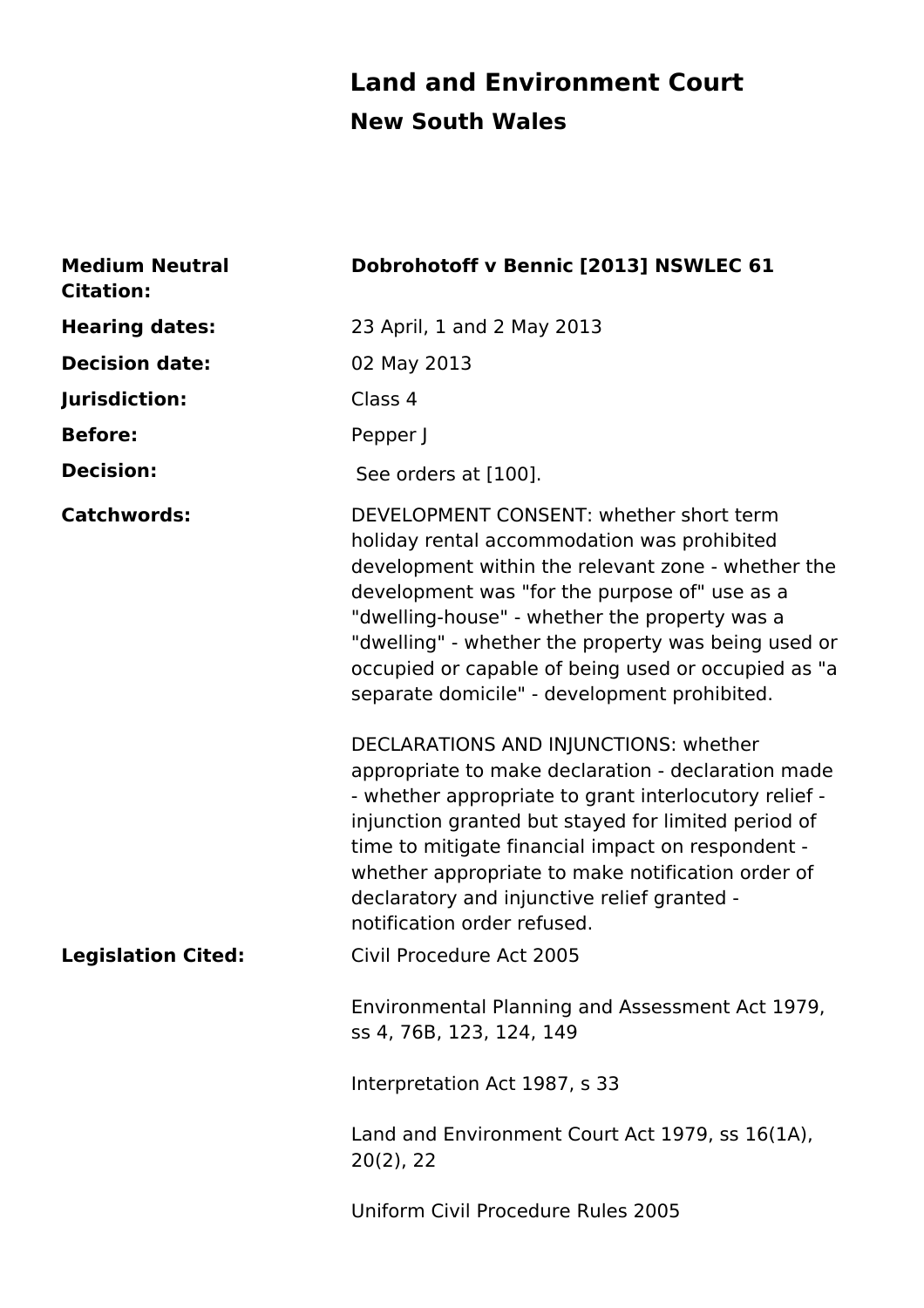**Cases Cited:**

Gosford Planning Scheme Ordinance

ACR Trading Pty Ltd v Fat-Sel Pty Ltd (1987) 11 NSWLR 67

Alcan (NT) Alumina Pty Ltd v Commissioner of Territory Revenue [2009] HCA 41; (2009) 239 CLR 27

Ashfield Municipal Council v Australian College of Physical Education Ltd (1992) 76 LGRA 151

Blacktown City Council v Haddad [2012] NSWLEC 224

Botany Bay City Council v Saab Corp Pty Ltd [2011] NSWCA 308; (2011) 183 LGERA 228

Capital Airport Group Pty Ltd v Director-General of the Department of Planning [2010] NSWLEC 5; (2010) 171 LGERA 440

Certain Lloyd's Underwriters Subscribing to Contract No IH00AAQS v Cross [2012] HCA 56; (2012) 87 ALJR 131

cf Great Lakes Council v Lani [2007] NSWLEC 681; (2007) 158 LGERA 1

City of Sydney Council v Waldorf Apartments Hotel Sydney Pty Ltd [2008] NSWLEC 97; (2008) 158 LGERA 67

Cooper Brookes (Wollongong) Pty Ltd v Commissioner of Taxation [1981] HCA 26; (1981) 147 CLR 297

Council of the City of Sydney v Mae [2009] NSWLEC 84

Cranbrook School v Woollahra Municipal Council [2006] NSWCA 155; (2006) 66 NSWLR 379

Director-General, Department of Environment, Climate Change and Water v Venn [2011] NSWLEC 118

Dooralong Residents Action Group Pty Limited v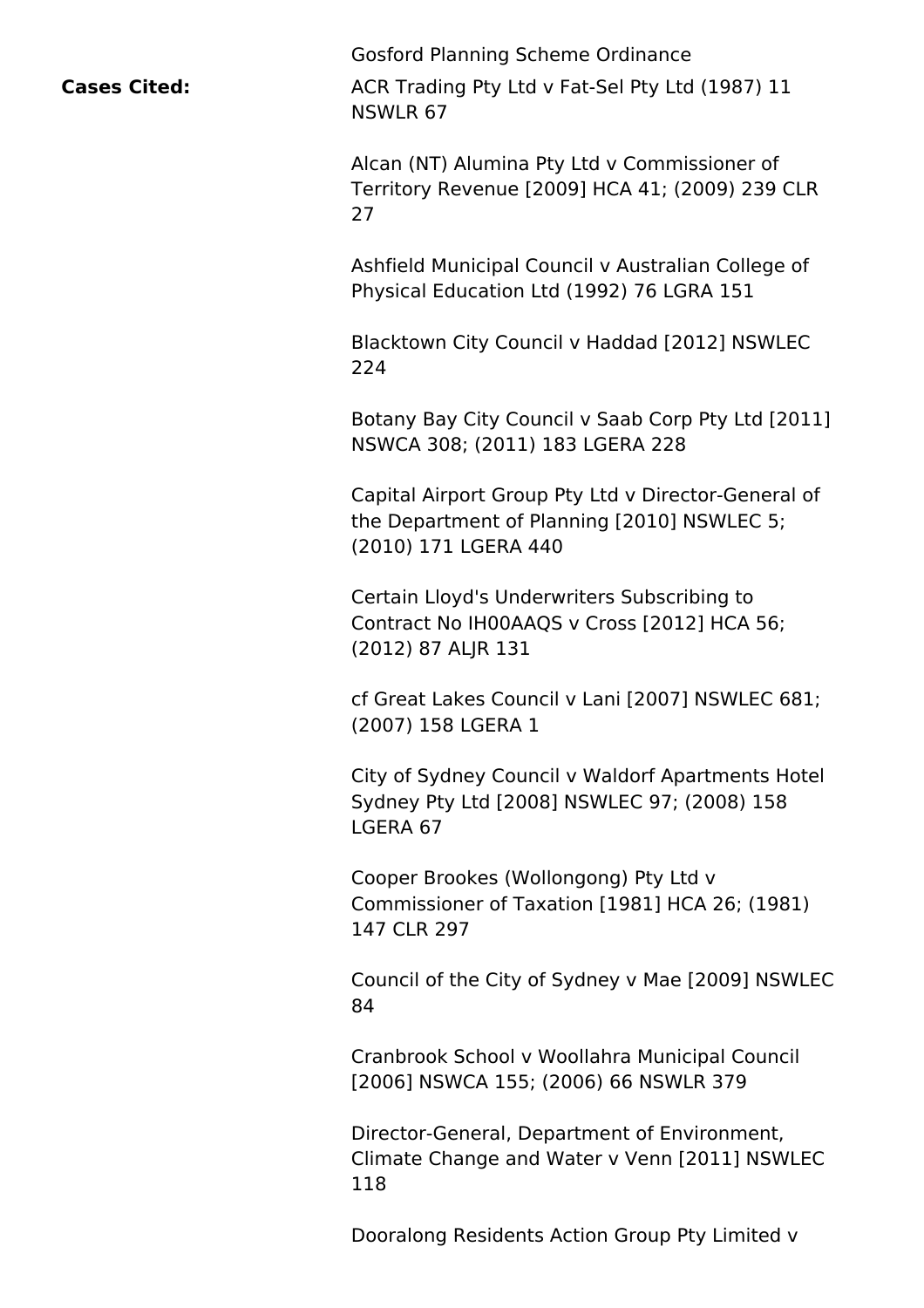Wyong Shire Council [2011] NSWLEC 251; (2011) 186 LGERA 274

Egan v Hawkesbury City Council (1993) 79 LGERA 321

Federal Commissioner of Taxation v Consolidated Media Holdings Ltd [2012] HCA 55; (2012) 87 ALJR 98

Foster v Sutherland Shire Council [2001] NSWLEC 89; (2001) 115 LGERA 130

GrainCorp Operations Limited v Liverpool Plains Shire Council [2012] NSWLEC 143

Hill Top Residents Action Group Inc v Minister Administering the Sporting Venues Authorities Act 2008 (No 4) [2011] NSWLEC 6

House of Peace Pty Ltd v Bankstown City Council [2000] NSWCA 44; (2000) 48 NSWLR 498

KJD York Management Services Pty Ltd v City of Sydney Council [2006] NSWLEC 218; (2006) 148 LGERA 117

Leichhardt Municipal Council v Mansfield (1985) 57 LGRA 214 at 221

Marrickville Council v Tanwar Enterprises Pty Ltd [2009] NSWLEC 127

Matic v Mid-Western Regional Council [2008] NSWLEC 113

Moore v Secretary of State for Communities and Local Government [2012] EWCA Civ 1202

Najask Pty Ltd v Palerang Council [2009] NSWLEC 39; (2009) 165 LGERA 171

New South Wales Crime Commission v Kelly [2003] NSWCA 245; (2003) 58 NSWLR 71

North Sydney Municipal Council v Sydney Serviced Apartments Pty Ltd (1990) 21 NSWLR 532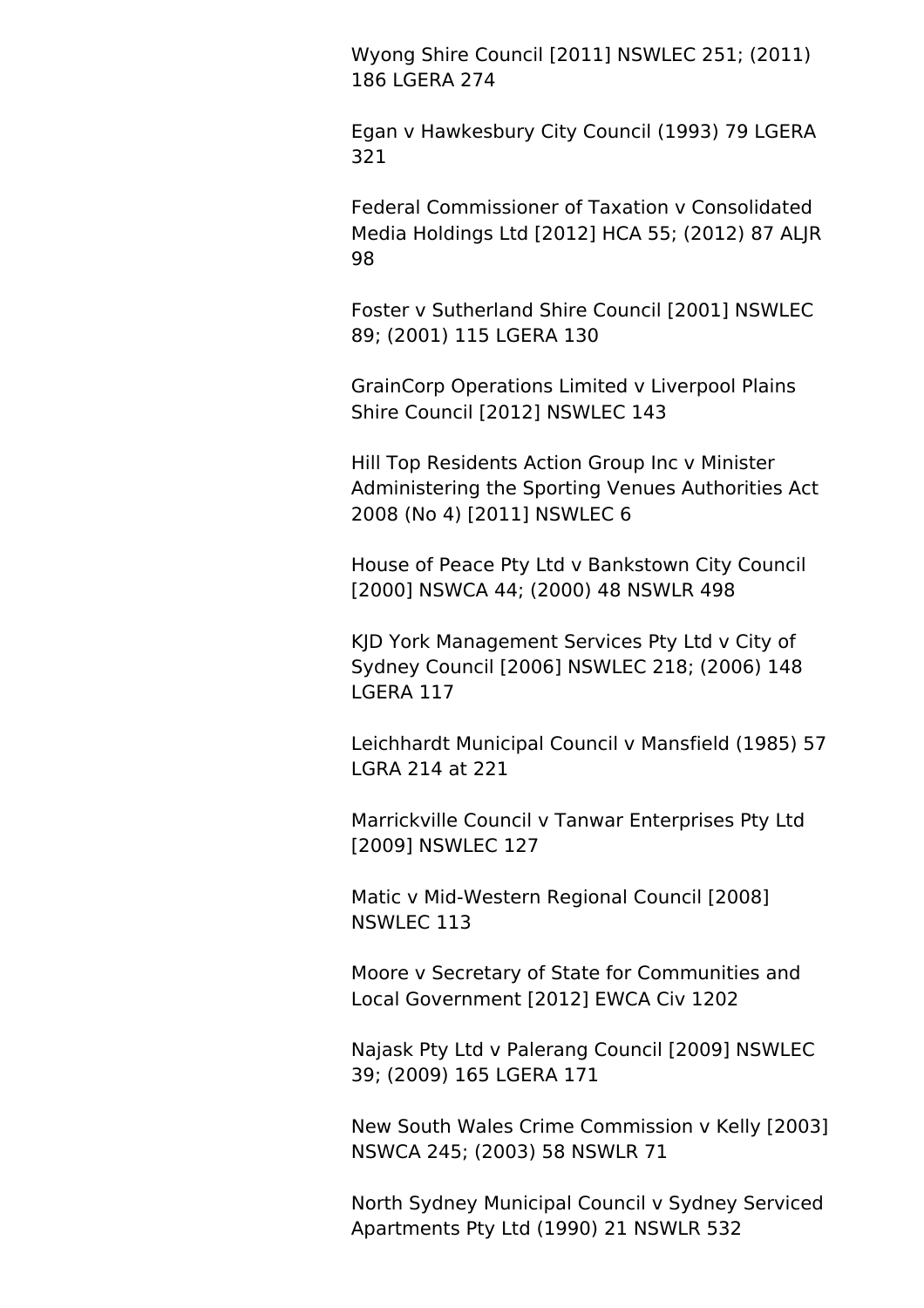|                        | Olsson v Goulburn Mulwaree Council [2010]<br>NSWLEC 169; (2010) 176 LGERA 71                                                       |
|------------------------|------------------------------------------------------------------------------------------------------------------------------------|
|                        | Potter v Minahan [1908] HCA 63; (1908) 7 CLR 277                                                                                   |
|                        | Simpson v Wakool Shire Council [2012] NSWLEC<br>163; (2012) 190 LGERA 143                                                          |
|                        | South Sydney Municipal Council v James (1979) 35<br><b>LGRA 432</b>                                                                |
|                        | Sunshine Coast Regional Council v EBIS Enterprises<br>Pty Ltd [2010] QCA 379                                                       |
|                        | Warlam Pty Ltd v Marrickville Council [2009]<br>NSWLEC 23; (2009) 165 LGERA 184                                                    |
|                        | Warringah Shire Council v Jennings Group Ltd<br>(1992) 75 LGRA 402 at 407                                                          |
|                        | Warringah Shire Council v Sedevcic (1987) 10<br><b>NSWLR 335</b>                                                                   |
|                        | Wilson v State Rail Authority of New South Wales<br>[2010] NSWCA 198; (2010) 78 NSWLR 704                                          |
|                        | Winn v Director-General of National Parks and<br>Wildlife [2001] NSWCA 17; (2001) 130 LGERA 508                                    |
|                        | Wollondilly Shire Council v 820 Cawdor Road Pty Ltd<br>[2012] NSWLEC 71                                                            |
|                        | Wollongong City Council v Vic Vellar Nominees Pty<br>Ltd [2010] NSWLEC 266; (2010) 178 LGERA 445                                   |
| <b>Texts Cited:</b>    | Macquarie Dictionary, online edition                                                                                               |
|                        | Oxford English Dictionary, online edition                                                                                          |
| Category:              | Principal judgment                                                                                                                 |
| <b>Parties:</b>        | John Dobrohotoff (First Applicant)<br>Rosemary Dobrohotoff (Second Applicant)<br>Rhonda Louise Bennic (Respondent)                 |
| <b>Representation:</b> | Mr J Lazarus (Applicants)<br>Ms K Millist-Spendlove (Respondent)<br>Conditsis Lawyers (Applicants)<br>The Law Company (Respondent) |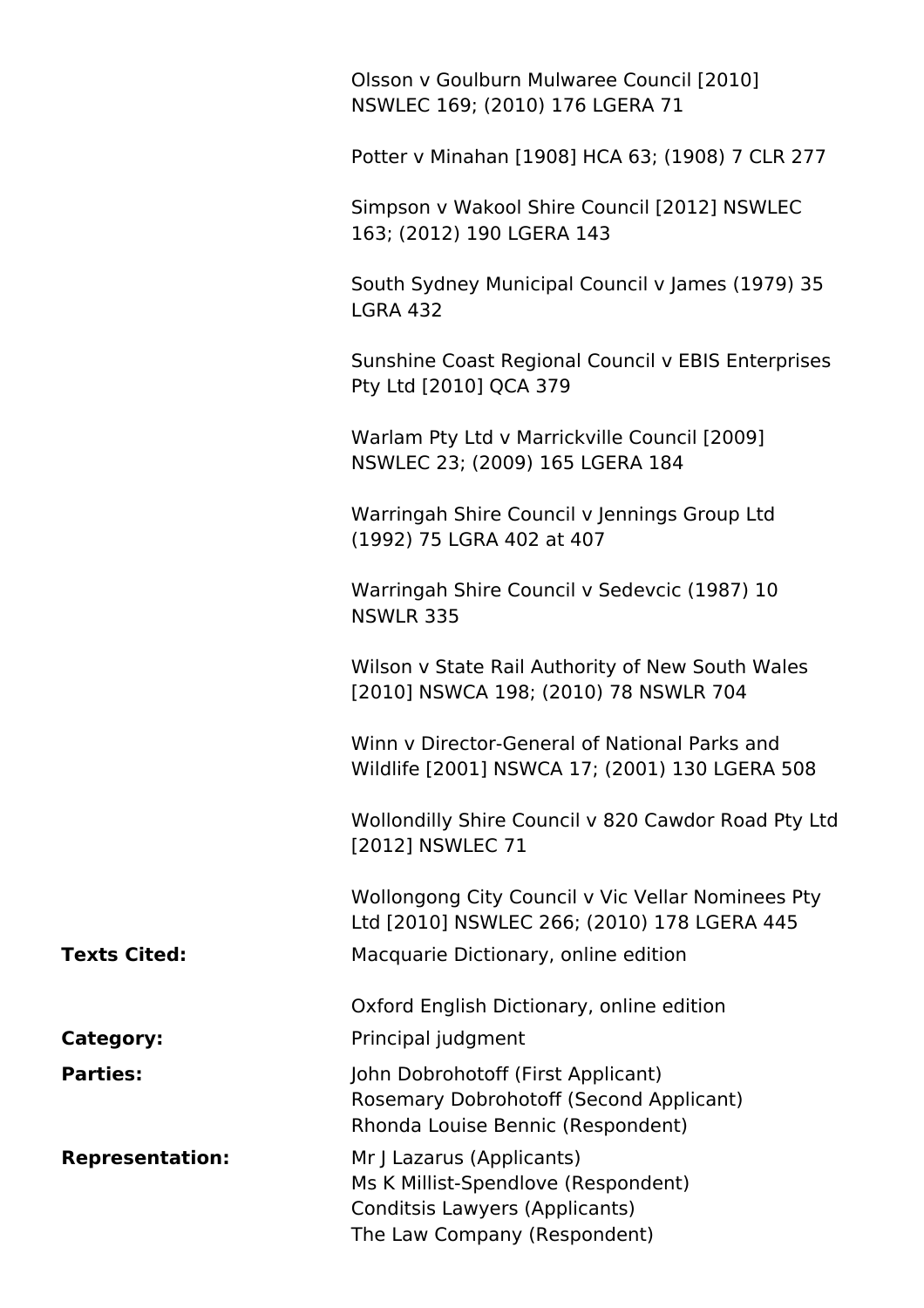# **EX TEMPORE JUDGMENT**

# **MS BENNIC RENTS OUT HER HOLIDAY HOUSE AT TERRIGAL**

- 1 Terrigal is an idyllic seaside town located on the central coast of New South Wales in the Gosford Local Government Area ("LGA"). A row of Norfolk Island pines lines the beachfront esplanade situated at the southern end of a picturesque four kilometre beach. Terrigal's reputation as a good surfing spot, combined with its location at Broken Head and offering the usual array of seaside activities, have made it a popular holiday destination.
- 2 For those wishing to visit Terrigal and stay overnight, the town offers a variety of accommodation. This accommodation includes self-contained short term holiday rentals, hotels and motels, bed and breakfasts, resorts, backpacker hostels, cabins and spa retreats.
- 3 These proceedings concern one of the self-contained short term holiday rentals located at 24 Charles Kay Drive, Terrigal ("the property"). Ms Rhonda Bennic, the respondent, owns the property and has done so since 31 March 2011. The previous owners of the property, Mr Richard Keogh and his wife ("the Keoghs"), also used the property as a self-contained short term holiday rental. At the time Ms Bennic bought the property in March 2011, she intended to continue this use. Ms Bennic does not live at the property, rather it is used by her to generate income.
- 4 The property has six bedrooms and can accommodate a maximum of 12 or 13 persons. The property is typically rented for up to a week at a time. It is only rented out as a whole, that is to say, the individual rooms are not rented separately. The property is advertised on websites such as Stayz (a holiday accommodation rental website).
- 5 While Terrigal undoubtedly depends on the revenue derived from tourism, it can readily be inferred that not everyone who lives in the town is employed in a tourism related industry. Teachers, small business owners and doctors, for example, all reside in Terrigal. Moreover, in order to attract tourists to the town, services and amenities must be offered that require a permanent population to provide them.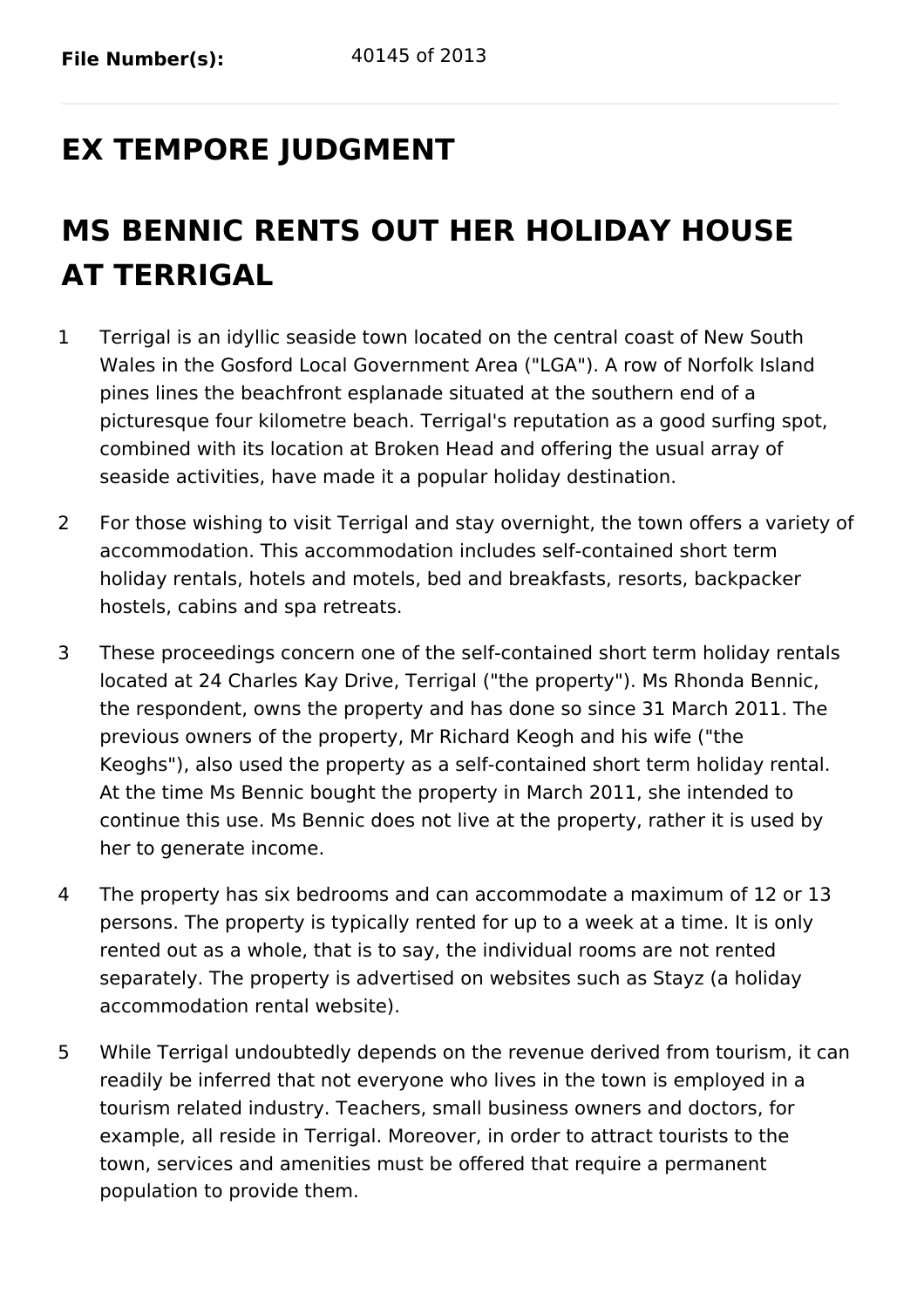- 6 Thus, amongst the short term holiday rental accommodation, long term accommodation for the local residents of Terrigal exists. These are the individuals and families who, once the school holidays and long weekends are over, remain. They are people who foster the town's identity and provide an important sense of community.
- 7 The applicants in this case, Dr John Dobrohotoff and Mrs Rosemary Dobrohotoff ("the Dobrohotoffs"), are such an example. They reside, together with their two children, in the house next door to the property in question, at 26 Charles Kay Drive. They have done so since 2001, that is to say, well prior to the purchase of the property by Ms Bennic. It is not unreasonable for them, as permanent residents of Terrigal, to expect a degree of peace and quiet in the use of their house and backyard. Distressingly for the Dobrohotoffs, this expectation has not been met. On the contrary, they have been subjected to the very opposite of what any family living in a residential area should otherwise be entitled to enjoy.
- 8 The Dobrohotoffs record a history of noisy and disruptive tenants who have rented the property both before and after its sale to Ms Bennic. These tenants have often engaged in antisocial behaviour that has significantly adversely impacted the amenity of the Dobrohotoffs. Loud music, flashing lights, bucks and hens nights "(sometimes involving strippers, or worse)", and frequent parties, often extending into the early hours of the morning, are recurrent themes. Understandably, this has caused the Dobrohotoffs, and in particular Mrs Dobrohotoff, a significant amount of stress and anxiety. It has resulted in the Dobrohotoffs making arrangements to vacate their house on weekends and during school holidays in order to avoid the almost inevitable disturbance caused by the groups of people who rent the property. They are contemplating selling their house and moving elsewhere.
- 9 The Dobrohotoffs have complained to the Gosford City Council ("the council") about the use of the property in this way, but to no avail. This is so notwithstanding that, somewhat astonishingly, the council appears to have acknowledged that short term holiday rental of residential premises may be a prohibited use under the relevant planning instrument, the Gosford Planning Scheme Ordinance ("the GPSO").
- 10 Frustrated by the council's refusal to get involved and exasperated by the constant disturbance of their peace and quiet, the Dobrohotoffs have brought these proceedings.
- 11 Meanwhile, Ms Bennic has listed the property for sale. It was the listing of the property for sale that caused the matter to be effectively expedited by the Court thereby obviating the need for the Dobrohotoffs' claim for an interlocutory injunction restraining any alleged unlawful use of the property to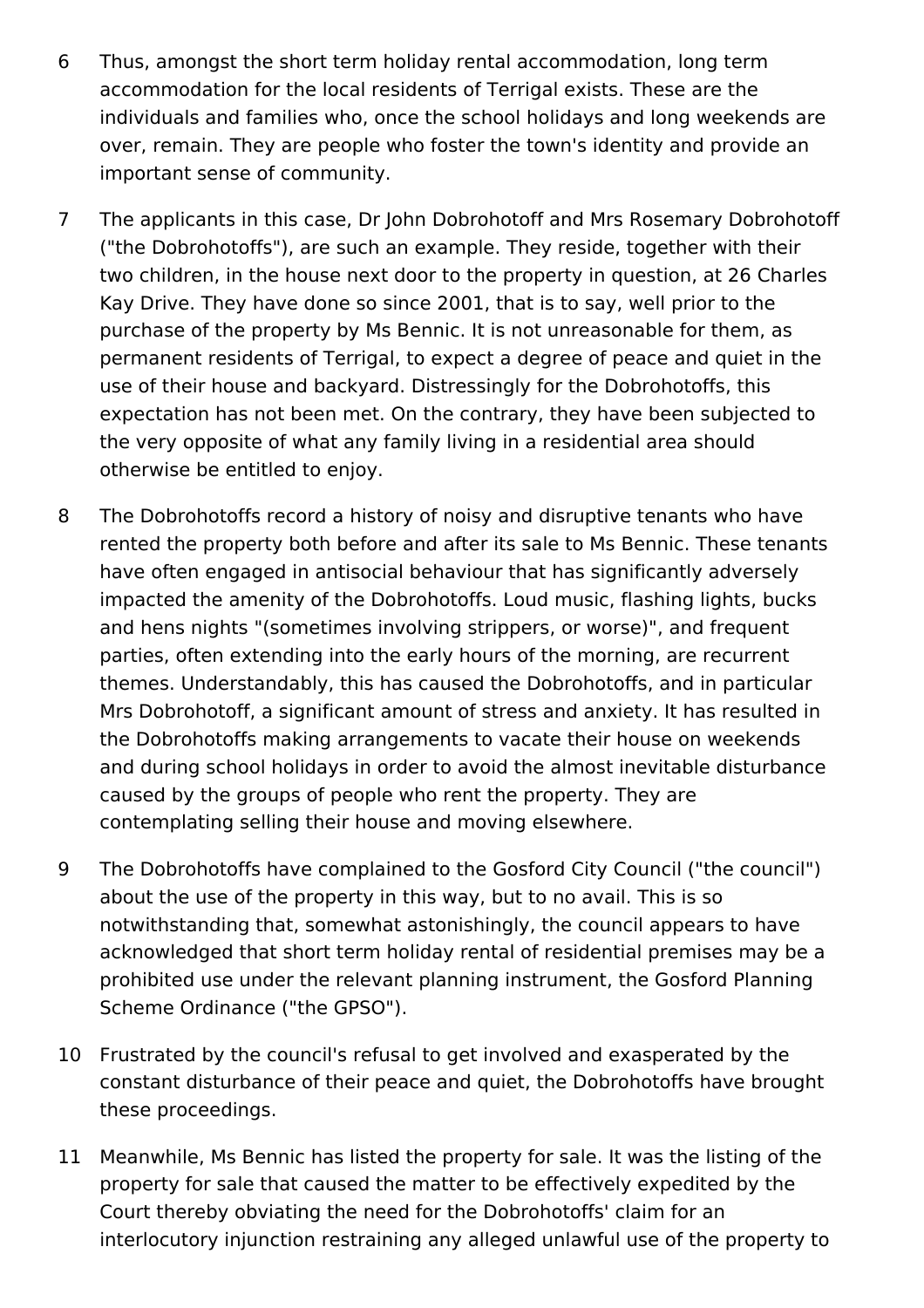be decided pending a final hearing. The need for expedition has arisen because once the property has been sold the proceedings will be otiose.

- 12 It is against this background that the current case falls to be determined by this Court.
- 13 Before doing so, however, the following observation should be made about the council's handling of the issue to date. Aware of the equivocal nature of its planning instrument in respect of the use of short term holiday rental accommodation, the council has not sought to resolve the ambiguity by way of amendment, thereby providing a simple and cost effective solution to the current dispute and providing certainty to the great number of persons who find themselves in a similar situation to that of the present parties. Other councils in New South Wales have made such an amendment (for example, Byron Shire Council and Shoalhaven City Council). By clarifying the law in this regard, the council could have avoided the need for this litigation, with all of the attendant legal and emotional costs to the parties.
- 14 For example, the provisions of the draft Gosford Local Environmental Plan 2009 ("the draft Gosford LEP") propose the allowance of "short-term holiday letting of dwellings" in the 2(a) Residential Zone with a maximum of four bedrooms as exempt development (cl 3.1 and the definition of "short term holiday letting of dwellings" in Sch 2) and with a maximum of six bedrooms permissible with development consent (cl 5.4A(3)). Under the draft Gosford LEP, therefore, it is likely that the property could be lawfully put to its current use by Ms Bennic. It was an agreed fact, however, that although the draft Gosford LEP has been placed on public exhibition, it is neither certain nor imminent.
- 15 Rather, it appears that the council has been content for the Court to resolve the matter. On any view, this is unsatisfactory and amounts to an effective abrogation by the council of its fundamental duties and responsibilities. These duties include, amongst other things, to manage development and coordinate the orderly and economic use of land within the area under its control. By leaving it to the Court to determine this important issue, the council, by its inaction, has, in my opinion, failed to fulfil its core functions and has failed its constituents.
- 16 It should also be noted that the Court entertains a considerable degree of sympathy for Ms Bennic, who at no point has ever been told by the council that the use of the property as a short term holiday rental property was, or even might be, prohibited and who genuinely believed at the time that she purchased the property and until October 2012, that the current use of the property was lawful.
- 17 But notwithstanding this sympathy, it is not the Court's role to, by judicial fiat,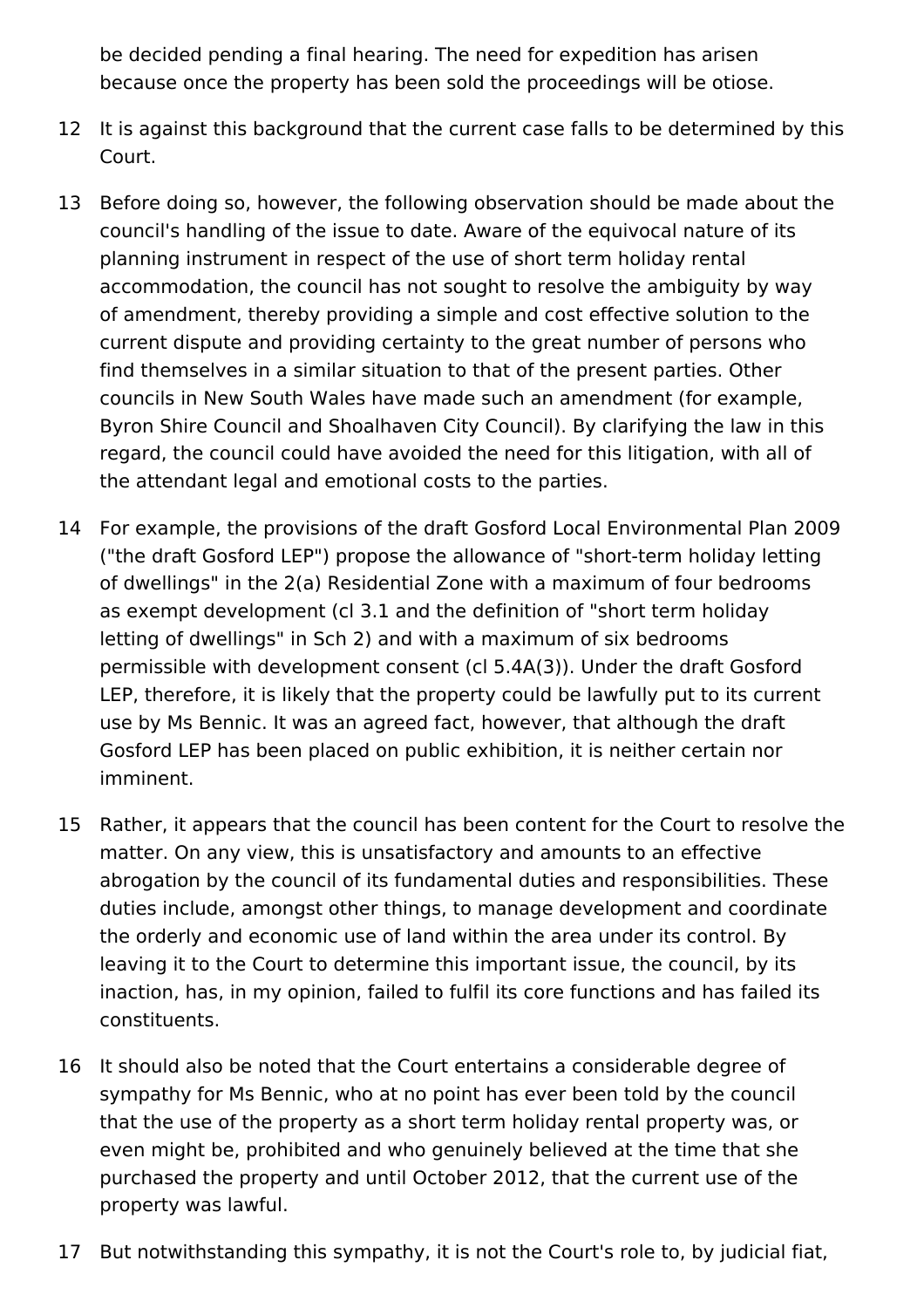remedy any perceived deficiencies inherent in the council's planning instrument. To reiterate, this is a task for the council. Rather, it is the Court's function to determine, having regard to the words of the instrument and the existing case law, whether the present use of Ms Bennic's property is prohibited under the council's current zoning laws. Upon the proper construction of the GPSO as at 8 February 2013, the use of the property as short term holiday rental accommodation is prohibited. This is principally because the use of the property is not sufficiently permanent to comprise a "dwelling-house" for the purposes of the relevant zoning under the GPSO.

- 18 In arriving at this conclusion, the Court is mindful that this decision may cause, initially at least, a degree of inconvenience and financial disruption for property owners who provide short term holiday rental accommodation throughout Gosford. How expeditiously and painlessly this disruption is alleviated is squarely in the hands of the council.
- 19 Finally, it should be noted that at the commencement of the proceedings I disclosed to the parties that I owned a holiday house on the south coast of the State, that from time to time was let on a short term basis for the purpose of holiday accommodation. Both parties indicated to the Court that they did not have an issue with me nevertheless hearing the case.

## **ISSUES FOR DETERMINATION**

20 The issues for determination by the Court were as follows:

(a) first, is the property a "dwelling-house" for the purpose of the 2(a) Residential Zone pursuant to the GPSO;

(b) second, if not, is the present use of the property as short term holiday rental accommodation prohibited under the GPSO;

(c) third, if it is prohibited, should the Court grant the following relief:

(i) a declaration that, in breach of s 76B of the *Environmental Planning and* Assessment Act 1979 ("the EPAA"). Ms Bennic has carried out development that is prohibited, namely, the use of the property for short term holiday rental accommodation;

(ii) an order that Ms Bennic be restrained from using the property for the purpose above, including advertising, soliciting or permitting the property to be used for this purpose;

(iii) an order that, in the event that the draft Gosford LEP comes into effect permitting such use with the consent of the council, Ms Bennic be restrained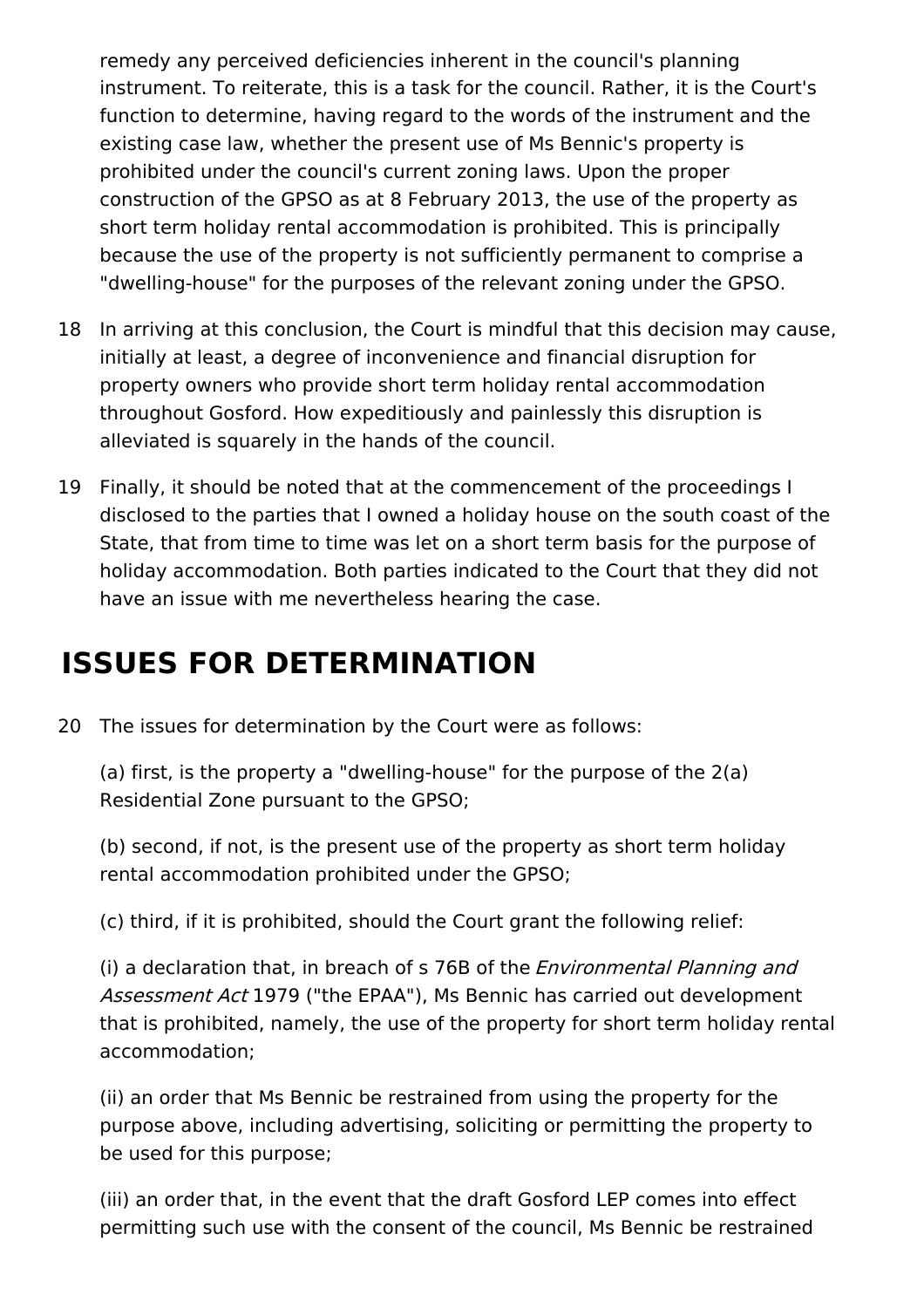from using the property for short term holiday rental accommodation without first obtaining consent from the council for this use; and

(iv) an order that Ms Bennic notify in writing any party interested in purchasing the property of the orders above.

21 The latter order was sought by way of an amendment to the summons. At the hearing I deferred granting leave to the Dobrohotoffs to amend the summons because I was not convinced that the Court had the power to make such an order or, if it did, that it was appropriate to do so.

# **THE PLANNING AND LEGISLATIVE SCHEME**

22 It was common ground that the property is zoned 2(a) Residential under the provisions of the GPSO. Given its central importance to the resolution of this case, the wording of the Zone is reproduced in full (emphasis added):

#### **ZONE NO. 2(a) RESIDENTIAL**

#### **Objectives of the zone**

The objectives of Zone No. 2(a) are:

(a) to make provision for the orderly and economic development of suitable land for a variety of low density housing forms which are essentially domestic in scale and which have private gardens; and

(b) to provide for other uses, but only where they:

(i) are compatible with a low density residential environment and afford services to residents at a local level; and

(ii) are unlikely to adversely affect residential amenity or place demands on services beyond the level reasonably required for low scale housing.

#### **1 DEVELOPMENT THAT DOES NOT REQUIRE CONSENT**

Development (other than exempt development) for the purpose of: agriculture; home occupations; recreation areas. Exempt development

#### **2 DEVELOPMENT THAT NEEDS CONSENT**

#### **Cluster development**

Development (other than exempt development) for the purpose of

bed and breakfast accommodation; boatsheds; child care centres; communication facilities; community facilities; **dual occupancies-attached; dual occupationsdetached; dwelling-houses;** educational establishments; exhibition homes; general stores; home businesses; home industries; hospitals; places of public worship; roads; utility installations.

Subdivision.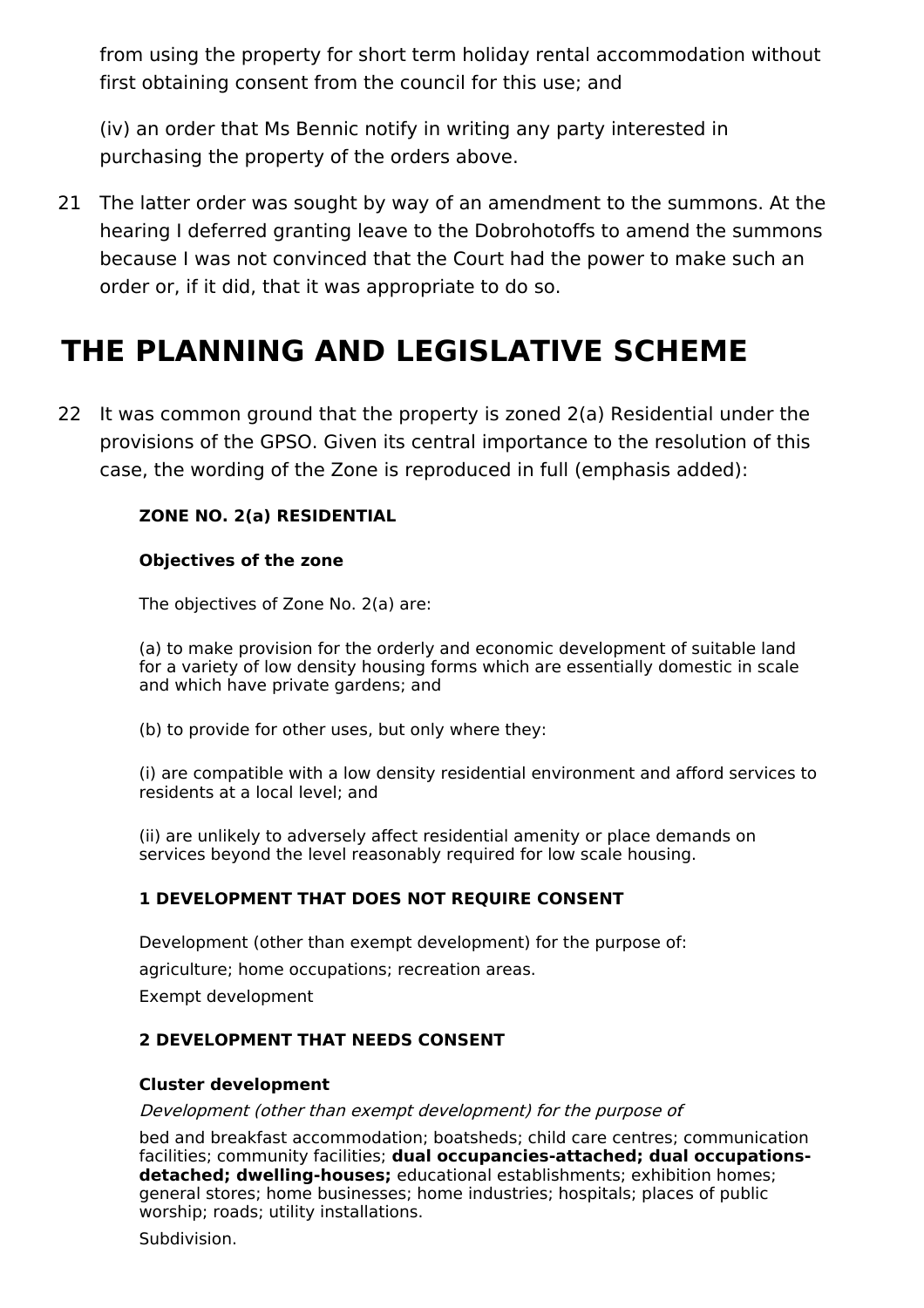Note: Development or related activities in this category indicated in**BOLD** may comprise complying development. An application may be made to Council or an accredited certifier for a complying development certificate. Details of such development or related activities are specified in Schedule 11.

#### **3 PROHIBITED DEVELOPMENT**

Any development not included in Item 1 or 2.

23 Section 76B of the EPAA states:

#### **76B Development that is prohibited**

If an environmental planning instrument provides that:

(a) specified development is prohibited on land to which the provision applies, or

(b) development cannot be carried out on land with or without development consent,

a person must not carry out the development on the land.

- 24 The term "development" is defined in s 4(1) of the EPAA to include "(a) the use of land".
- 25 Section 123(1) of the EPAA states:

#### **123 Restraint etc of breaches of this Act**

(1) Any person may bring proceedings in the Court for an order to remedy or restrain a breach of this Act, whether or not any right of that person has been or may be infringed by or as a consequence of that breach.

26 Section 124 of the EPAA relevantly provides as follows:

#### **124 Orders of the Court**

(1) Where the Court is satisfied that a breach of this Act has been committed or that a breach of this Act will, unless restrained by order of the Court, be committed, it may make such order as it thinks fit to remedy or restrain the breach.

(2) Without limiting the powers of the Court under subsection (1), an order made under that subsection may:

(a) where the breach of this Act comprises a use of any building, work or landrestrain that use,

(b) where the breach of this Act comprises the erection of a building or the carrying out of a work-require the demolition or removal of that building or work, or

(c) where the breach of this Act has the effect of altering the condition or state of any building, work or land-require the reinstatement, so far as is practicable, of that building, work or land to the condition or state the building, work or land was in immediately before the breach was committed.

(3) Where a breach of this Act would not have been committed but for the failure to obtain a consent under Part 4, the Court, upon application being made by the defendant, may:

(a) adjourn the proceedings to enable a development application to be made under Part 4 to obtain that consent, and

(b) in its discretion, by interlocutory order, restrain the continuance of the commission of the breach while the proceedings are adjourned.

(4) The functions of the Court under this Division are in addition to and not in derogation from any other functions of the Court.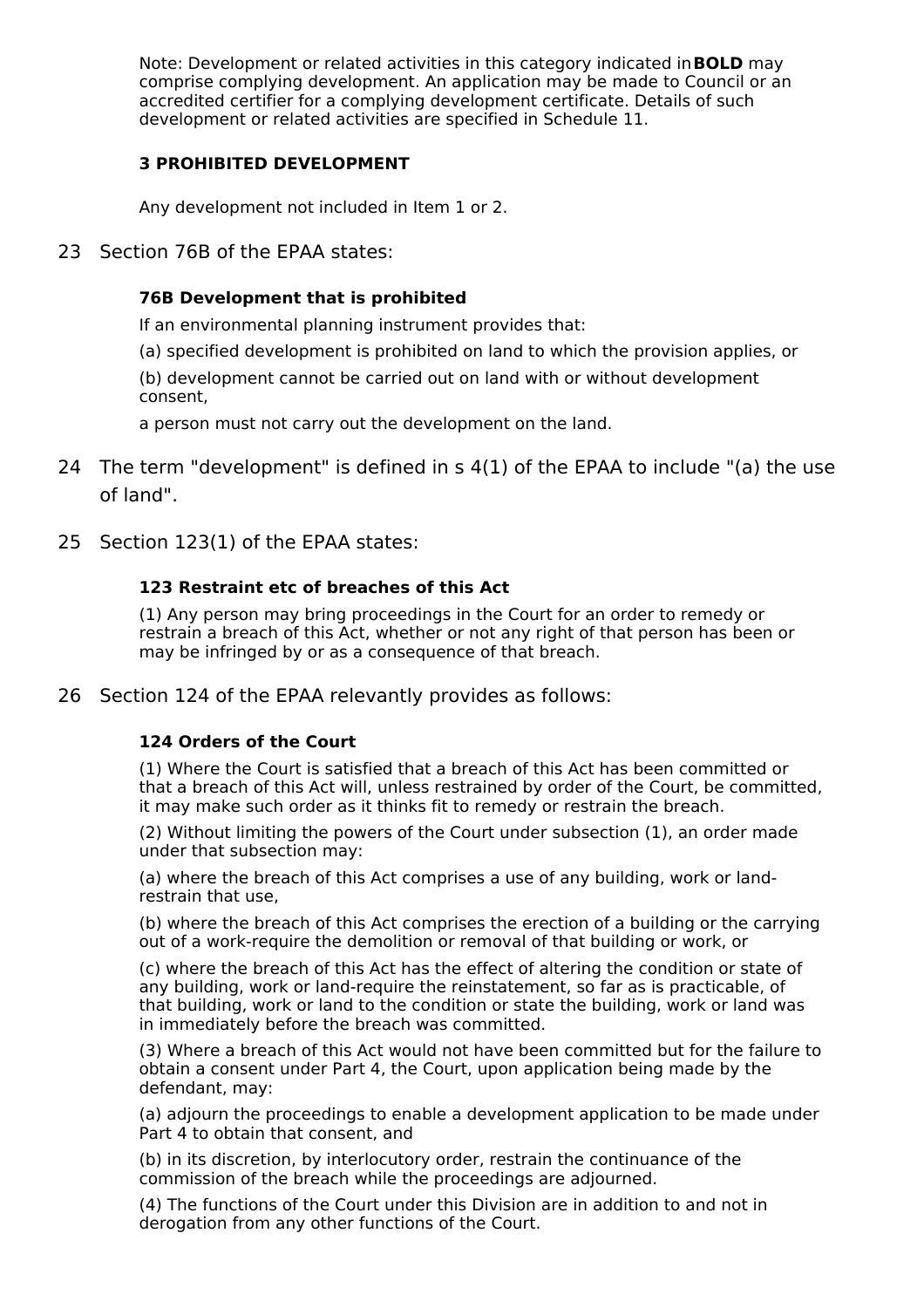# **THE CURRENT USE OF THE PROPERTY IS PROHIBITED WITHIN THE ZONE BECAUSE IT IS NOT FOR THE PURPOSE OF A "DWELLING-HOUSE"**

- 27 Initially the parties sought to adduce expert evidence from their respective town planners to purportedly assist the Court in the proper construction of the 2(a) Residential Zone in the GPSO. After some discussion, it was agreed that this evidence could not assist the Court in this task, and, it not being relevant to any other issue in the proceedings, would be otherwise inadmissible. Accordingly, the parties did not seek to rely upon this evidence. This decision was correct.
- 28 It is necessary to determine whether the use of the property for short term holiday rental accommodation is a permissible use within the 2(a) Residential Zone. For this purpose, it was common ground that the property was not being used for "home occupations" or for "bed and breakfast accommodation" because there is no permanent resident (as stated above, Ms Bennic does not live at the property).
- 29 If the use of the property does not fall within either items 1 or 2 of the 2(a) Residential Zone, then it is prohibited development pursuant to the express and unambiguous words of item 3.
- 30 The use of any land, such as the use of the property the subject of these proceedings, constitutes "development" for the purpose of items 1 or 2 (see the definition of that term at s 4(1) of the EPAA).
- 31 Ms Bennic did not submit that the use of the property as short term holiday rental accommodation fell within the description of development that did not require consent in accordance with item 1. She could not because it did not.
- 32 Therefore, the issue became whether or not the use to which the property was being put was development within item 2 that required consent. It was also common ground that none of the uses listed in item 2 were relevant except that of a "dwelling-house". The term "dwelling-house" is defined in the GPSO at cl 3(1) to mean "a building containing 1, but not more than 1, dwelling". The term "dwelling" is defined to mean "a room or number of rooms occupied or used, or so constructed or adapted as to be capable of being occupied or used, as a separate domicile". The term "domicile" is not, however, defined in the GPSO, but has been the subject of numerous decisions of this and other courts, which are discussed below.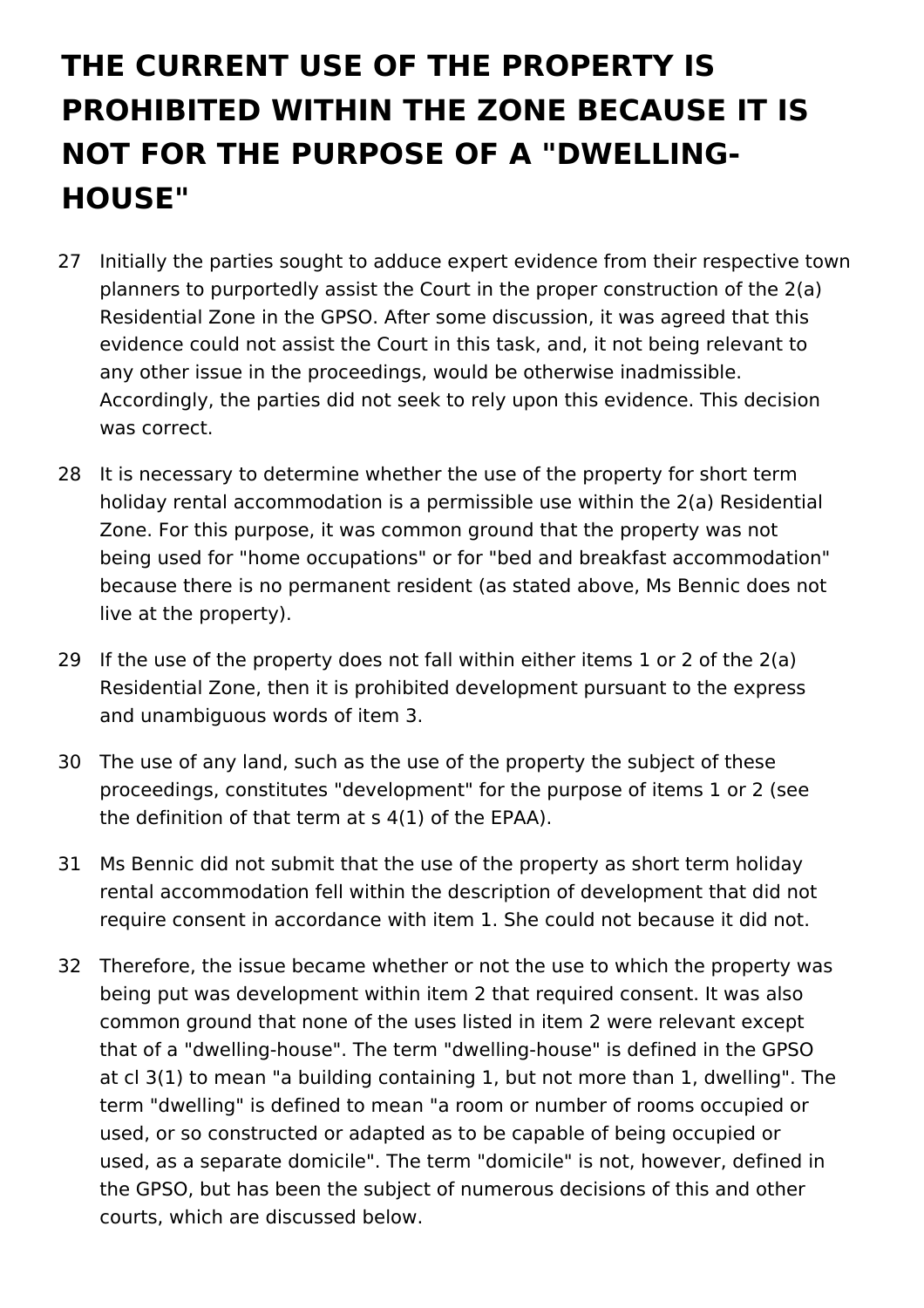- 33 The definition of "dwelling" has two limbs. The first concerns the actual occupation or use of a room or rooms as a separate domicile and the second deals with the hypothetical test of whether a room or rooms are "so constructed or adapted as to be capable of being occupied or used" as a separate domicile (Leichhardt Municipal Council v Mansfield (1985) 57 LGRA 214 at 221; Warringah Shire Council <sup>v</sup> Jennings Group Ltd (1992) 75 LGRA 402 at 407; Wollongong City Council v Vic Vellar Nominees Pty Ltd [2010] NSWLEC 266; (2010) 178 LGERA 445 at [28] and *Wollondilly Shire Council v 820* Cawdor Road Pty Ltd [2012] NSWLEC 71 at [19]). Both limbs were relied upon by Ms Bennic.
- 34 It is convenient to set out some of the fundamental principles applicable to determining the meaning of a provision in an environmental planning instrument. First, the meaning must be ascertained having regard to its text, context and purpose (see s 33 of the Interpretation Act 1987 and Cranbrook School <sup>v</sup> Woollahra Municipal Council [2006] NSWCA 155; (2006) 66 NSWLR 379 at [37]-[46] and [63]; Matic <sup>v</sup> Mid-Western Regional Council [2008] NSWLEC 113 at [7]-[9]; Wilson <sup>v</sup> State Rail Authority of New South Wales [2010] NSWCA 198; (2010) 78 NSWLR 704 at [12]-[13] and Vic Vellar at [39]). This includes having regard to the objectives of the 2(a) Residential Zone.
- 35 Second, although the concepts of context and purpose are broad in scope, the proper interpretation of a planning instrument is "not to be discerned by reference to pre-conceived ideas or vague notions of what might or might not be desirable" (Matic at [8] and Certain Lloyd's Underwriters Subscribing to Contract No IH00AAQS <sup>v</sup> Cross [2012] HCA 56; (2012) 87 ALJR 131 at [26]). The process of determination is objective and begins and ends with an examination of the text of the instrument, albeit considered in its context (Alcan (NT) Alumina Pty Ltd <sup>v</sup> Commissioner of Territory Revenue[2009] HCA 41; (2009) 239 CLR 27 at [47]; Federal Commissioner of Taxation v Consolidated Media Holdings Ltd [2012] HCA 55; (2012) 87 ALJR 98 at [39] and Certain Lloyd's Underwriters Subscribing to Contract No IH00AAQS <sup>v</sup> Cross at [23]).
- 36 Third, when determining the objective intention of the draftsperson, the Court should avoid a construction of the instrument that produces irrationality or absurdity (Cooper Brookes (Wollongong) Pty Ltd <sup>v</sup> Commissioner of Taxation [1981] HCA 26; (1981) 147 CLR 297 at 304; New South Wales Crime Commission v Kelly [2003] NSWCA 245; (2003) 58 NSWLR 71 at [20] and Capital Airport Group Pty Ltd <sup>v</sup> Director-General of the Department of Planning [2010] NSWLEC 5; (2010) 171 LGERA 440 at [23]-[24]), bearing in mind that planning instruments are "not always drafted with pellucid clarity or with a keen eye to taxonomy" (Olsson v Goulburn Mulwaree Council [2010] NSWLEC 169; (2010) 176 LGERA 71 at [15] and *Egan v Hawkesbury City Council* (1993)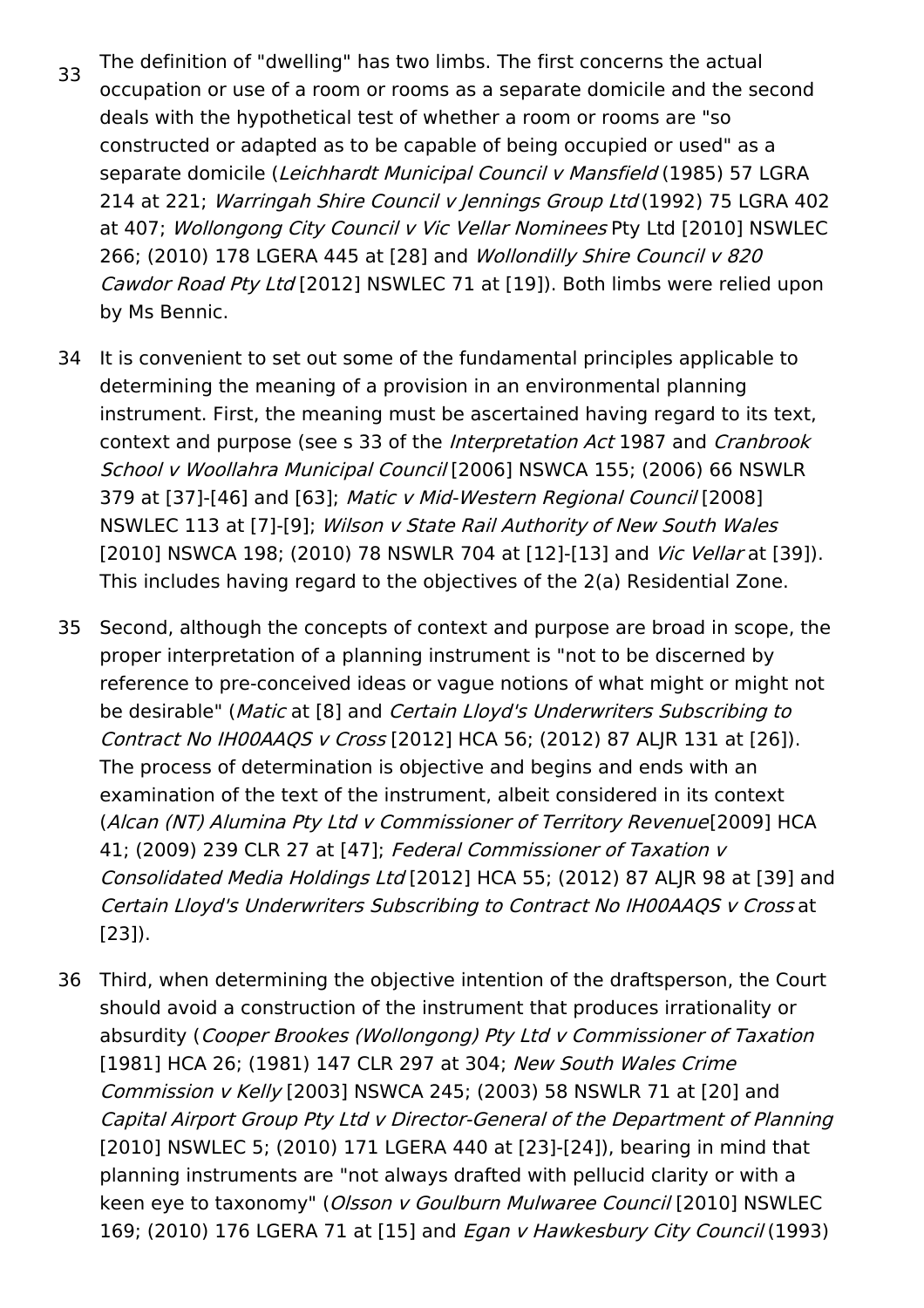79 LGERA 321 at 331). But this is not a licence to depart from language that is unambiguous and is not otherwise inconsistent with the context and purpose of the instrument, however undesirable the result.

- 37 In respect of the first limb of the definition of "dwelling", Ms Bennic submitted that, first, when consent was given for the building of a "dwelling-house", as was originally the case with the property, implicit within the consent was the use of the property for any purpose for which a dwelling-house would ordinarily be used, including for lease to tenants, however short term. There was nothing within the definition of either "dwelling-house" or "dwelling" that expressly or impliedly precluded the use of the property for lease to tenants on a short term or temporary basis, or conversely, that demanded permanent occupation. Second, and as a corollary of the first submission, Ms Bennic contended that, provided that the property has the physical characteristics of a "dwelling-house" or "dwelling", which the property here did, this was sufficient.
- 38 The submissions of the Dobrohotoffs in reply may be stated succinctly. First, they contended that when regard is had to the ordinary meaning of the term "dwelling-house", the property was not being occupied in the same way that a family group in the ordinary way of life would occupy it. Second, they refuted the argument that the term "dwelling" or "dwelling-house" was a physical description only of the building. Third, they submitted that when regard was had to the ordinary meaning of the term "domicile", the requisite degree of residential permanency was plainly not demonstrable where the maximum tenancy of the property is a week.
- 39 In my opinion the Dobrohotoffs' submissions must be accepted.
- 40 In *South Sydney Municipal Council v James* (1979) 35 LGRA 432, Reynolds JA said the following in relation to the concept of a "dwelling-house" (at 440):

In my opinion a building is used as a dwellinghouse within the meaning of cl. 23 if its use is such that it can fairly be said as a matter of fact that it is occupied in much the same way as it might be occupied by a family group in the ordinary way of life and that it is not a use and occupation more appropriately described in other categories of residential buildings.

41 In *James* the term "dwelling-house" was relevantly defined by Samuels JA to mean "a building designed for use as a dwelling for a single family" (at 442). True it is that Samuels JA also said in that case that "a dwellinghouse is a building designed for use as a dwelling for a single family 'in the sense of its physical appearance and lay out'" (at 444) and Reynolds JA said that "an inquiry as to whether the person or persons who will or may occupy the building could properly be described as a single family is irrelevant" (at 439). But these statements are not authority for the proposition contended for by Ms Bennic that satisfaction of the physical attributes of a "dwelling-house"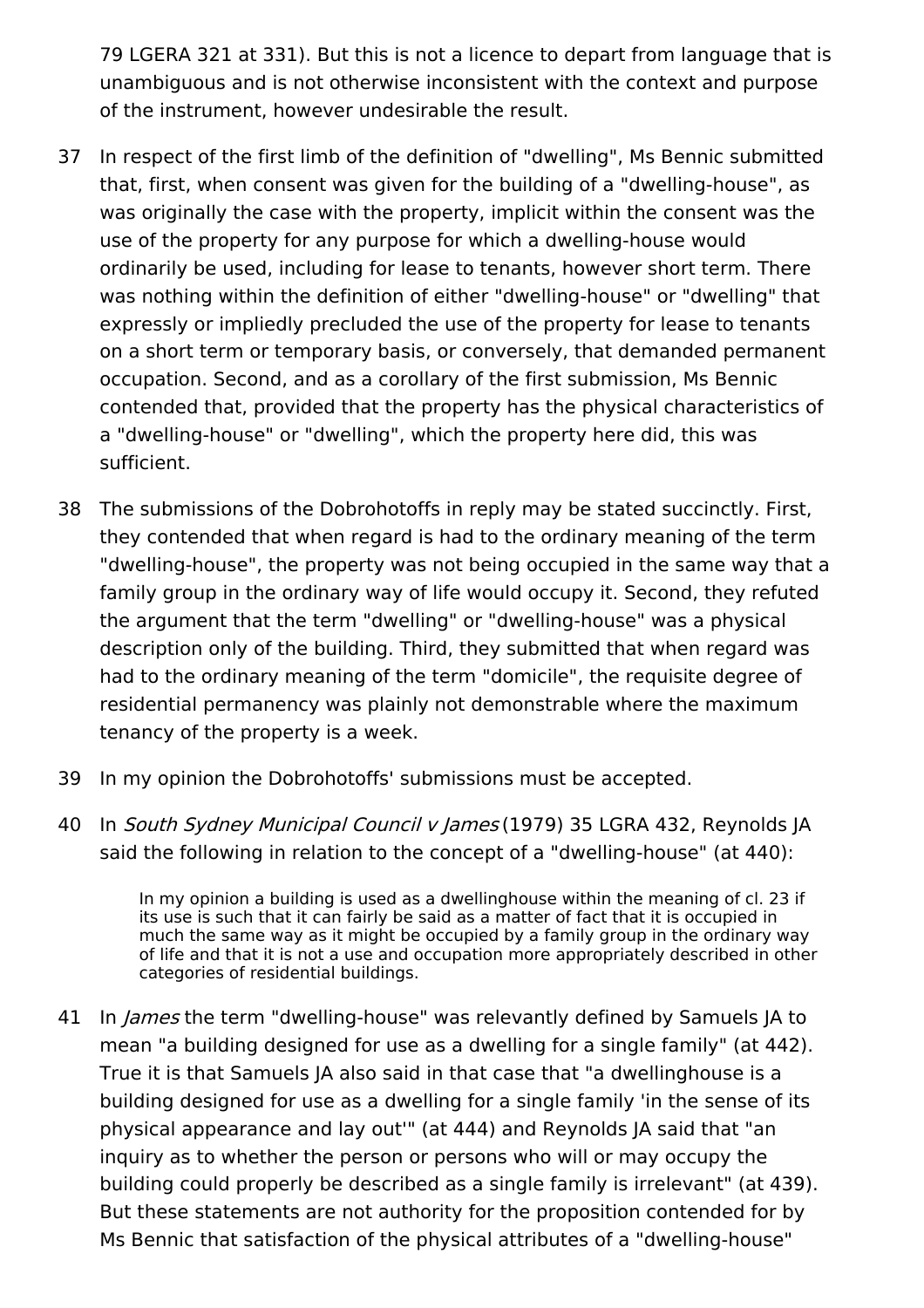will, of themselves, satisfy the definition of that term in item 2 of the 2(a) Residential Zone in the GPSO. This is because, as the Dobrohotoffs correctly submitted, item 2, read properly, permits with consent "development... for the purpose of.... dwelling-houses" (emphasis added). Interpolating the definition of "development" in s 4(1) of the EPAA into the item, item 2 therefore permits with consent "the use of land... for the purpose of... dwelling-houses". Thus it is not sufficient that the building on the property has the physical characteristics of a "dwelling-house", the property must also be used "for that purpose". For the reasons elaborated upon below, this cannot be demonstrated on the evidence.

42 *James* was described as "a useful guide" and applied in Ashfield Municipal Council <sup>v</sup> Australian College of Physical Education Ltd (1992) 76 LGRA 151 by Pearlman J (at 153). In that case the relevant planning instrument defined "dwelling" in identical terms to the GPSO. In dispute was whether or not residential accommodation offered by an educational institution for students constituted a boarding house rather than a dwelling-house, the former of which was prohibited. Her Honour held that the accommodation constituted a boarding house because (at 155):

> When one considers the evidence that the premises are owned by the respondent...whose students apply to it for an agreement to occupy a numbered room, for rent, with services provided, and with a sharing of common facilities in each house, it seems inescapable that what is more appropriately described here is letting the houses as lodgings and not using them in the same way as a family group in the ordinary way of life.

- 43 Whether a building is a "dwelling-house" is a question of fact and degree. Subject to any requirement of permanency, there are a number of situations where buildings may be "dwelling-houses" even though they are only occupied infrequently. A holiday house that is used exclusively for a limited amount of time during the year by a family (or even time shared between several families) or a house owned by a company that is rented out to executives and their families for short durations may all nevertheless constitute "dwelling-houses" (Moore <sup>v</sup> Secretary of State for Communities and Local Government [2012] EWCA Civ 1202 at [19]).
- 44 In the present case, however, the property was not a "dwelling-house" because it could not be fairly said, looking at its use as a whole as short term holiday accommodation, that, as a matter of fact, the property was being occupied in the same way that a family or other household group in the ordinary way of life would occupy it. A tenancy granted to persons who are residing in a group situation for periods of a week or less for the purpose of bucks and hens nights, parties or for the use of escorts or strippers, is, in my opinion, not consistent with a use or occupation by a family or household group in the ordinary way of life, and therefore, not consistent with the use of the property as that of a "dwelling-house" (*Blacktown City Council y Haddad* [2012]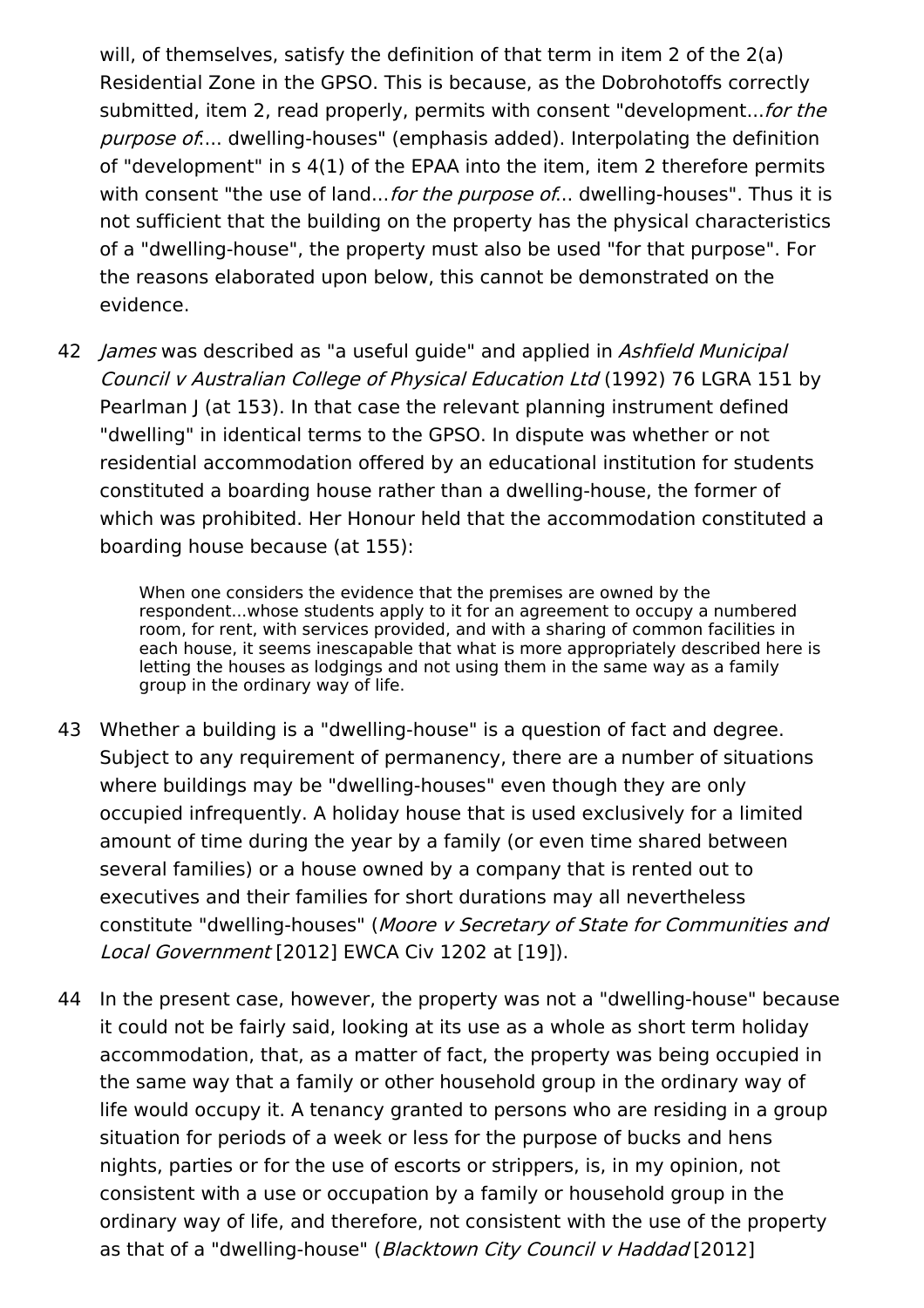NSWLEC 224 at [35]).

- 45 Furthermore, when considering the first limb of the definition of "dwelling", regard must be had to the notion of "domicile" contained within it  $(820)$ Cawdor Road at [24]), and the critical element of permanence. Inherent within the term "domicile" is, as a long line of authority in this jurisdiction has established, the notion of a permanent home or, at the very least, a significant degree of permanence of habitation or occupancy (Potter v Minahan [1908] HCA 63; (1908) 7 CLR 277 at 288; North Sydney Municipal Council <sup>v</sup> Sydney Serviced Apartments Pty Ltd (1990) 21 NSWLR 532 at 538A-B; KJD York Management Services Pty Ltd v City of Sydney Council [2006] NSWLEC 218; (2006) 148 LGERA 117 at [8]-[18]; City of Sydney Council <sup>v</sup> Waldorf Apartments Hotel Sydney Pty Ltd [2008] NSWLEC 97; (2008) 158 LGERA 67 at [38]; Warlam Pty Ltd v Marrickville Council [2009] NSWLEC 23; (2009) 165 LGERA 184 at [35]-[36]; Najask Pty Ltd v Palerang Council [2009] NSWLEC 39; (2009) 165 LGERA 171 at [15]; Vic Vellar at [32]; Dooralong Residents Action Group Pty Limited <sup>v</sup> Wyong Shire Council [2011] NSWLEC 251; (2011) 186 LGERA 274 at [110]; 820 Cawdor Road at [24]; GrainCorp Operations Limited <sup>v</sup> Liverpool Plains Shire Council [2012] NSWLEC 143 at [20]-[27] and Haddad at [47]).
- 46 Mindful of the caution with which dictionaries may be used to interpret instruments (House of Peace Pty Ltd <sup>v</sup> Bankstown City Council[2000] NSWCA 44; (2000) 48 NSWLR 498 at [25]-[29] and *GrainCorp* at [26]), these decisions are consonant with and supported by the ordinary meaning of the word "domicile". In the *Macquarie Dictionary* (online ed), for example, the word is defined to mean "**1**. a place of residence; an abode; a house or home.**2.** Law a permanent legal residence." Likewise the Oxford English Dictionary (online ed) defines it as "**1.** A place of residence or ordinary habitation; a dwellingplace, abode; a house or home. **2.a.** Law. The place where one has his home or permanent residence, to which if absent, he has the intention of returning."
- 47 In the present case, the facts disclose an absence of any permanent habitation or occupation. Tenancies of no more than a week are antithetical to this concept.
- 48 Alternatively, Ms Bennic argued, relying on the decision in *Masters v Padley* (1984) 53 LGRA 417 (at 422 per King CJ), that the term "domicile" meant "a room or suite of rooms designed to be used as a separate and more or less self contained domestic establishment as distinct from part of a common establishment such as a boarding house or hotel". Because the property as a whole has been designed to be used as a domicile, it falls within the definition of "dwelling" and accordingly "dwelling-house".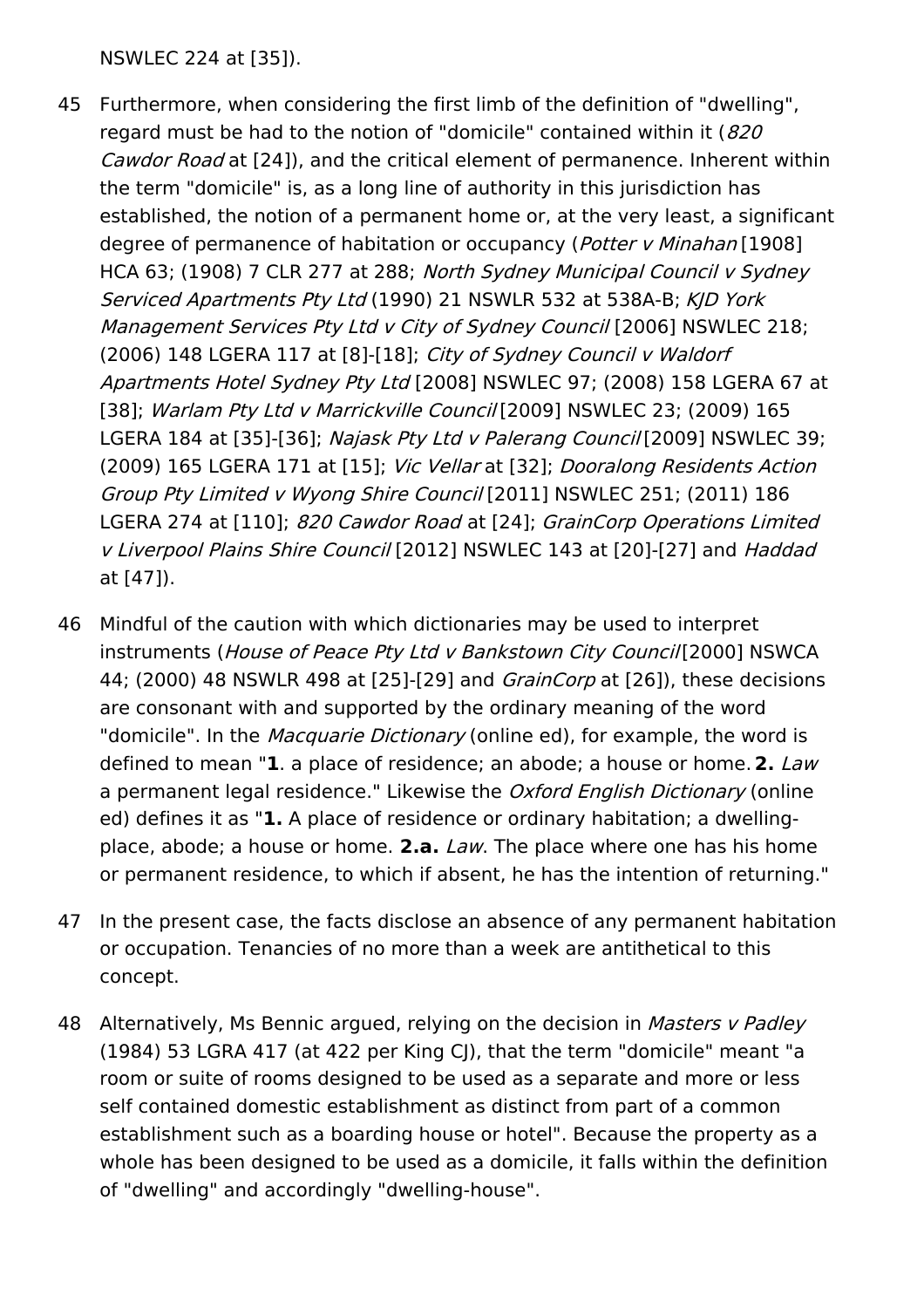- 49 This submission relies on the hypothetical second limb of the definition of "dwelling" adverted to above. It is to the effect that because the property is "so constructed or adapted as to be capable of being occupied or used as a separate domicile", which plainly it is, this capacity is sufficient to constitute a "dwelling-house" for the purpose of the Zone.
- 50 In support, Ms Bennic relied upon the decision in Sunshine Coast Regional Council <sup>v</sup> EBIS Enterprises Pty Ltd [2010] QCA 379. That case concerned a detached house that was frequently let to groups of people not exceeding 20 persons. The average length of tenancy was a minimum of two to three days to a maximum of one to two weeks. An enforcement order was issued to the owners to restrain the allegedly unauthorised use of the house. At issue was whether the house comprised a "dwelling unit". If it did, then the use was authorised. The relevant instrument defined "dwelling unit" to mean "any building or part of a building comprising a self contained unit designed, adapted or used for the exclusive use of one household". The Court held that because the building was designed for the exclusive use of one household, it satisfied the definition of "dwelling unit" and there was no need to inquire further as to whether or not the premises were to be used for the exclusive use of "one household" (at [26] and [32]).
- 51 I did not find this authority to be of assistance, even by analogy. The definition of "dwelling unit" was sufficiently removed both in substance and form from that of "dwelling" in the GPSO, particularly when construed in the context of item 2 of the 2(a) Residential Zone, that it is entirely distinguishable from this case.
- 52 Ms Bennic also relied on the authority of *Leichhardt*. At issue in that case was whether a radiology practice in a two storey terrace house in Glebe, comprising two flats downstairs and one flat upstairs, fell within the definition of "professional consultingrooms". That term was defined as "a room or a number of rooms forming either the whole or part of, attached to or within the curtilage of a dwellinghouse...". The term "dwellinghouse" was defined in identical terms to the definition contained in the GPSO. It was proposed that the downstairs flats would be converted into professional consulting rooms and the first floor would be converted into a single dwelling. The capacity of the downstairs flats to be used as separate domiciles was not, on the plans, affected by the proposed development. The Court upheld an appeal from the decision of an assessor of this Court on the basis that he had not examined the rooms on the lower floor to determine whether they were "so constructed or adapted as to be capable of being occupied or used" as a separate domicile, notwithstanding their intended professional use.
- 53 Again, this decision may be distinguished. In *Leichhardt* it was the interpretation of the term "professional consultingrooms" with which the Court was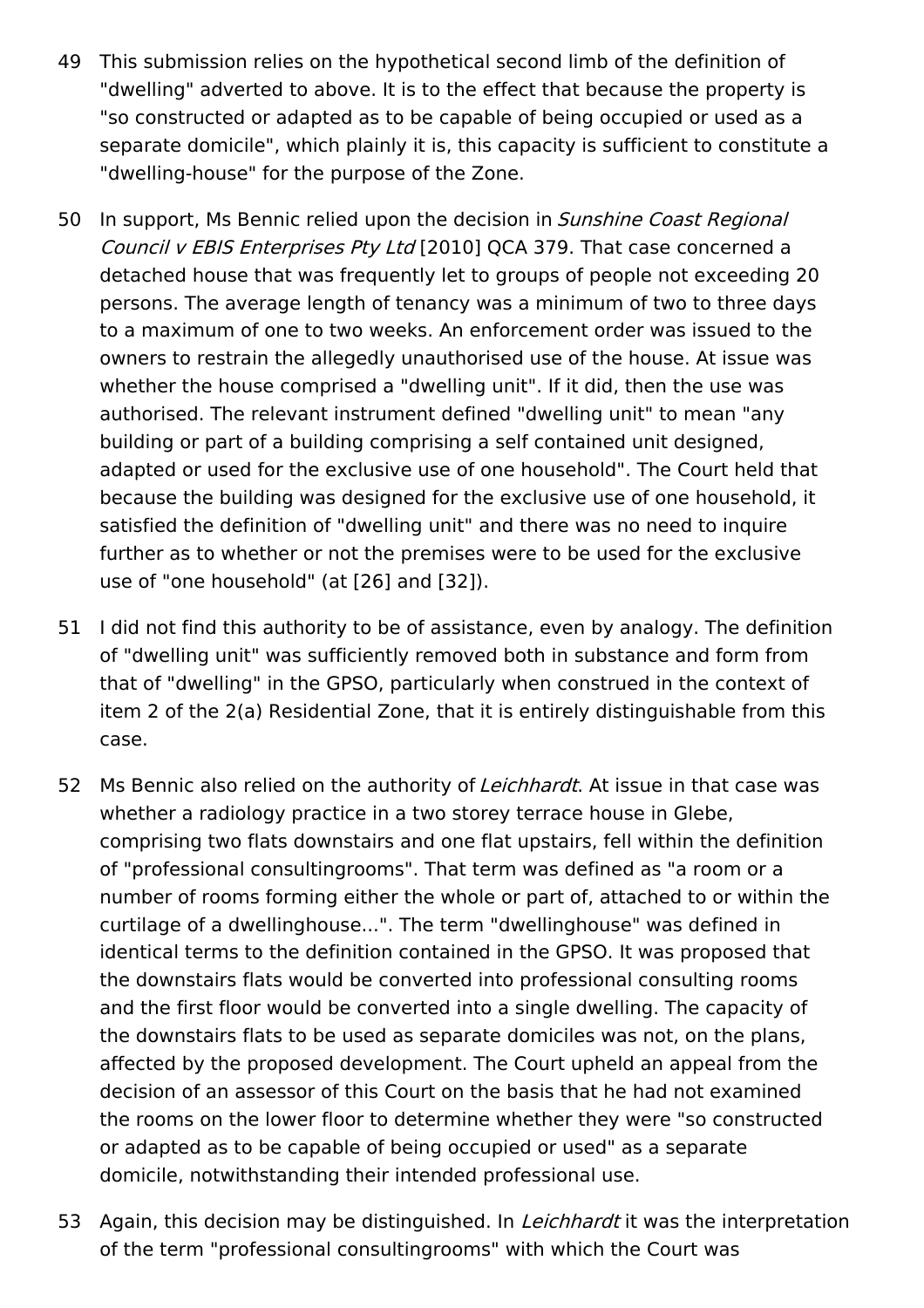concerned. It construed the term "dwellinghouse" in that particular context. Moreover, unlike the facts of these proceedings, at the time of the assessment the intended use had not commenced.

- 54 In my opinion, Ms Bennic's submission with respect to the second limb must be rejected because it ignores the actual use of the property, which I have determined is not "as a separate domicile", and therefore, not as a "dwellinghouse". It is this use that constitutes the "development" at issue in item 2 of the Zone ("development...*for the purpose of...* dwelling-houses", emphasis added). It is this use that is impugned. And it is this use that, for the reasons above, is unlawful (see KJD York at [9]-[18] where a similar argument to that raised by Ms Bennic was rejected).
- 55 As counsel for the Dobrohotoffs observed, if Ms Bennic's argument were correct, then logically, any building having the physical characteristics of a "dwellinghouse" could be used, albeit with consent, for any form of development. Such a result defies commonsense, would undermine the GPSO and is therefore unlikely to have been the intention of the council when drafting item 2 of the 2(a) Residential Zone.
- 56 A reply submission by the Dobrohotoffs, was that the second limb in the definition of "dwelling" was not engaged by reason of the actual occupation and use of the property.
- 57 It is true that most of the cases the Court was referred to concerning the hypothetical test of the definition of "dwelling" concerned the intended, and not actual, use and occupation of the property thereby enlivening the second limb. Such a construction would, superficially at least, appear to conform with the purpose and context of the relevant zoning provisions. But on its face, the disjunctive nature of the definition by the use of the word "or" between the two limbs suggests the contrary position. Given the expedited nature of the proceedings and in light of the reasoning and findings above, which are sufficient to finally dispose of this matter, it is not necessary for me to determine this issue and I refrain from doing so.
- 58 I note that the conclusion I have reached above concerning the proper construction of item 2 of the 2(a) Residential Zone and the term "dwelling" conforms with the purpose of that Zone as evident from its stated objectives. While the property may be "a low density housing form" that is "essentially domestic in scale" (objective (a)), there is, in my opinion, nothing compatible with the current use of the property as short term holiday rental accommodation and that of "a low density residential environment" that "affords services to residents at a local level" (objective (b)(i)). The services the property affords are, on the contrary, to residents outside Terrigal. Moreover, the evidence discloses that the use to which the property is being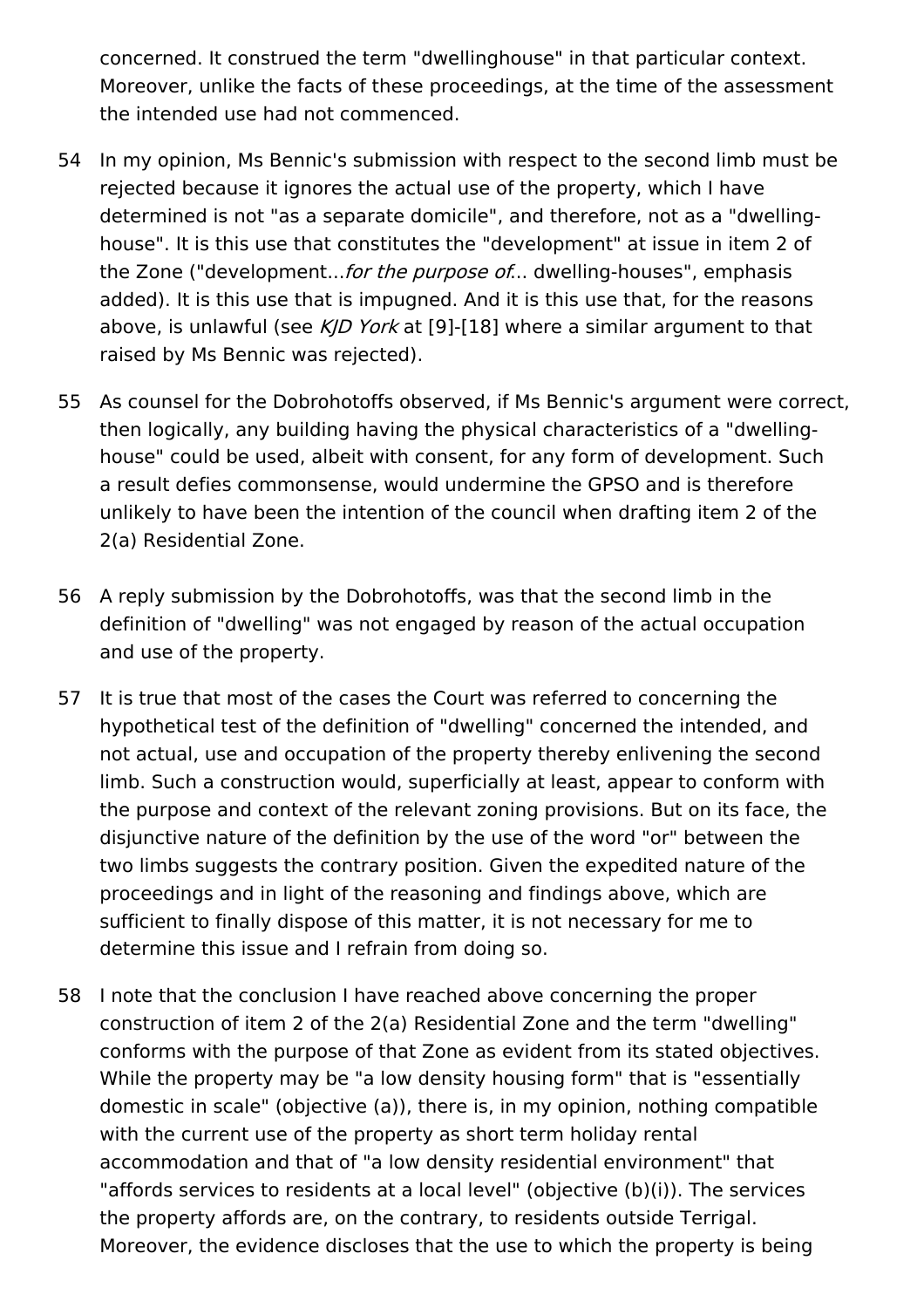put in fact "adversely affect[s] residential amenity" and "places demands on services", on the police and the council in particular, by having to deal with complaints relating to its use, in a manner well "beyond the level reasonably required for low scale housing" (objective (b)(ii)).

- 59 Finally, Ms Bennic sought to draw comfort from the draft Gosford LEP to argue that it was, as that instrument evidenced, the intention of the council to permit short term holiday rental accommodation. In my view, the instrument provides no such succor. First, as the parties agreed, it is neither certain nor imminent. Second, I do not accept that a draft planning instrument is relevant to the task of interpreting another planning instrument currently in force, namely, the GPSO, particularly when the likelihood of its adoption is so unsure.
- 60 In summary, the current rental of the property as holiday accommodation for periods of a week or less to persons using or occupying it other than in the ordinary family or household way, does not constitute a "domicile", does not constitute a "dwelling", and therefore, does not constitute a "dwelling-house" for the purpose of item 2 in the 2(a) Residential Zone. The use of the property not being otherwise permissible, it is prohibited within the Zone and it constitutes development in breach of s 76B of the EPAA.

# **IT IS APPROPRIATE TO GRANT THE DECLARATORY AND INJUNCTIVE RELIEF SOUGHT**

- 61 Overwhelmingly, the evidence adduced in this case was admitted for the purpose of determining whether or not the relief sought by the Dobrohotoffs in the summons should be granted. All of the relief sought in the summons is discretionary in nature. All of the relief sought was opposed by Ms Bennic.
- 62 The declaratory and injunctive relief sought is clearly within the jurisdiction of the Court (see ss 123 and 124 of the EPAA).

# **THE EVIDENCE OF THE DOBROHOTOFFS**

63 The two affidavits of Dr Dobrohotoff (filed 1 and 20 March 2013 respectively) were to the following effect:

(a) disruptive, noisy and antisocial behaviour has occurred at the property since at least 2006, when the Keoghs owned the property;

(b) these problems did not abate when the property was sold to Ms Bennic in early 2011;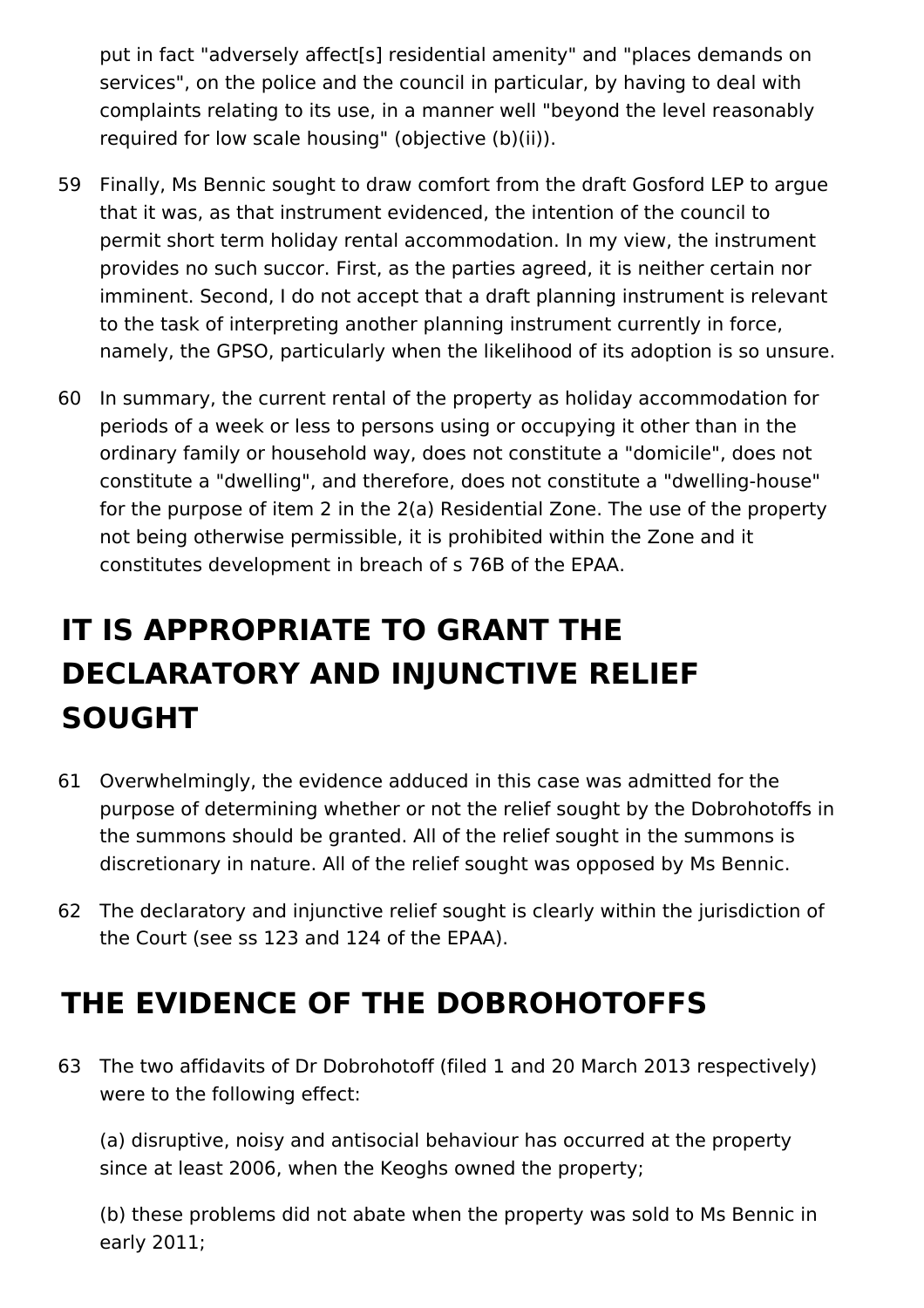(c) initially, cordial communications occurred between Dr Dobrohotoff and Ms Bennic concerning the disruption emanating from the property;

(d) but throughout 2012 the property continued to be let to large groups of people who engaged in antisocial behaviour. This behaviour included shouting, screaming obscenities, strippers, escorts, who appeared topless in full view on the deck of the property, and the discovery of shards of a broken glass on his property located closest to the dividing fence between the two properties, which, it may be inferred, emanated from Ms Bennic's property;

(e) that the antisocial behaviour often continued into the early hours of the morning, intruding upon the sleep of Dr Dobrohotoff and his family;

(f) Dr Dobrohotoff and his family have vacated their house in order to avoid the disruptive behaviour during weekends and school holiday periods;

(g) complaints to the police and the council concerning the noise and the antisocial behaviour have not resulted in the diminution or cessation of either; and

(h) that the relationship between the Dobrohotoffs and Ms Bennic has now broken down.

- 64 Dr Dobrohotoff was cross-examined, but the evidence above was accepted by the Court.
- 65 The evidence of Mrs Rosemary Dobrohotoff was similar in content. She gave several illustrations of the antisocial activities she witnessed occurring on the property. One example, in particular, demonstrates starkly, in my view, the detrimental effect the behaviour of the tenants at the property has had on her family. She deposed that in mid 2012 her son came inside from playing basketball in the backyard because, "the people [next door at the property] are saying stuff and swearing and it's making me feel uncomfortable". This is plainly unacceptable. Children should be able to feel secure in their own backyard.
- 66 Mrs Dobrohotoff stated in her written evidence that she finds herself becoming increasingly anxious as the weekends and school holidays approach. She makes arrangements for herself and her family to go away during these periods in case any disruptive tenants are staying at the property. She does not regularly invite friends to socialise at her home or allow her children to have their friends to sleep over as she is concerned that the tenants of the property may behave inappropriately. As a consequence of the stress caused by the use of the property, she has been attending a psychologist intermittently over the past three years and has been taking antidepressants since September 2012.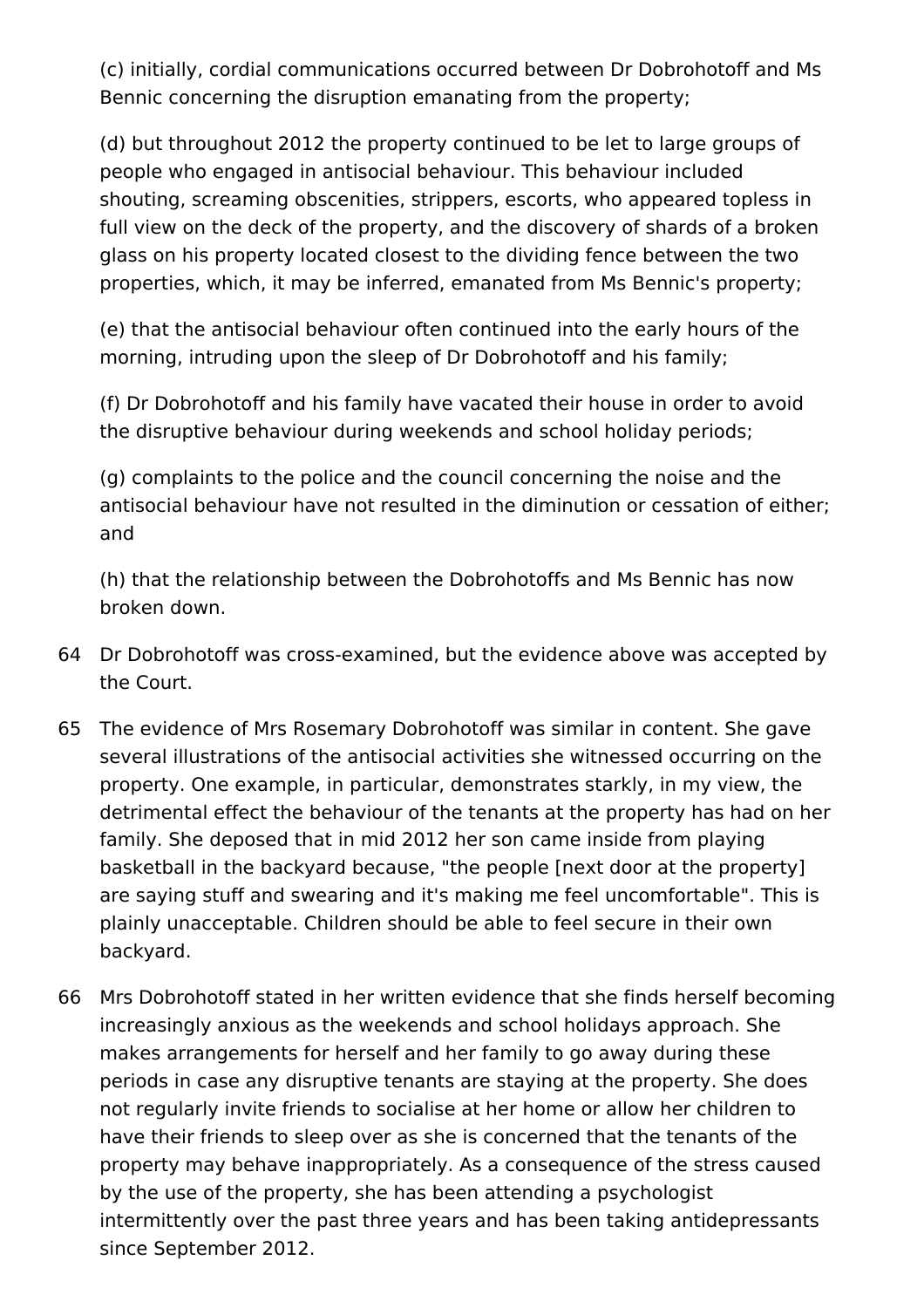- 67 Finally, she deposed that as a consequence of the situation that she and her family find themselves in, she has been searching for another home in the area but to date she has not been able to find one that is suitable.
- 68 None of Mrs Dobrohotoff's evidence was challenged by Ms Bennic.

## **THE EVIDENCE OF MS BENNIC**

69 Ms Bennic swore an affidavit on 16 April 2013 stating that:

(a) she obtained the money to purchase the property by taking a mortgage on her home in Kincumber and using her savings and money from the sale of her parents' house in Tamworth;

(b) she is the carer for her 82 year old mother who suffers from dementia;

(c) she purchased the property in order to provide rental income to live on to support herself, her partner and her mother;

(d) when she purchased the property the previous owners, the Keoghs, told her that they were using the property for short term rental accommodation and that she planned to continue this use until she no longer needed to care for her mother, whereupon it was her intention to reside at the property and use it as a bed and breakfast;

(e) before taking a booking for the property she emails prospective tenants a copy of the House Rules and the Stayz Holiday House Code of Conduct. It is only once the prospective tenant emails back confirming they have read, understood and agreed to abide by these Rules and the Code of Conduct, that she confirms their booking. Moreover, prior to the booking commencing she meets with the tenants and ensures that they sign the House Rules. She also verbally advises them of the House Rules to ensure that they completely understand what is required of them with respect to their behaviour while they are occupying the property. In addition, she takes their licence details, confirms their identity, and takes a cash bond;

(f) the local police have confirmed that no fines or convictions have been recorded with respect to the property;

(g) she has attempted to respond to the Dobrohotoffs' complaints when they are received, however, typically this is not until the next day when it is too late for her to remedy the situation;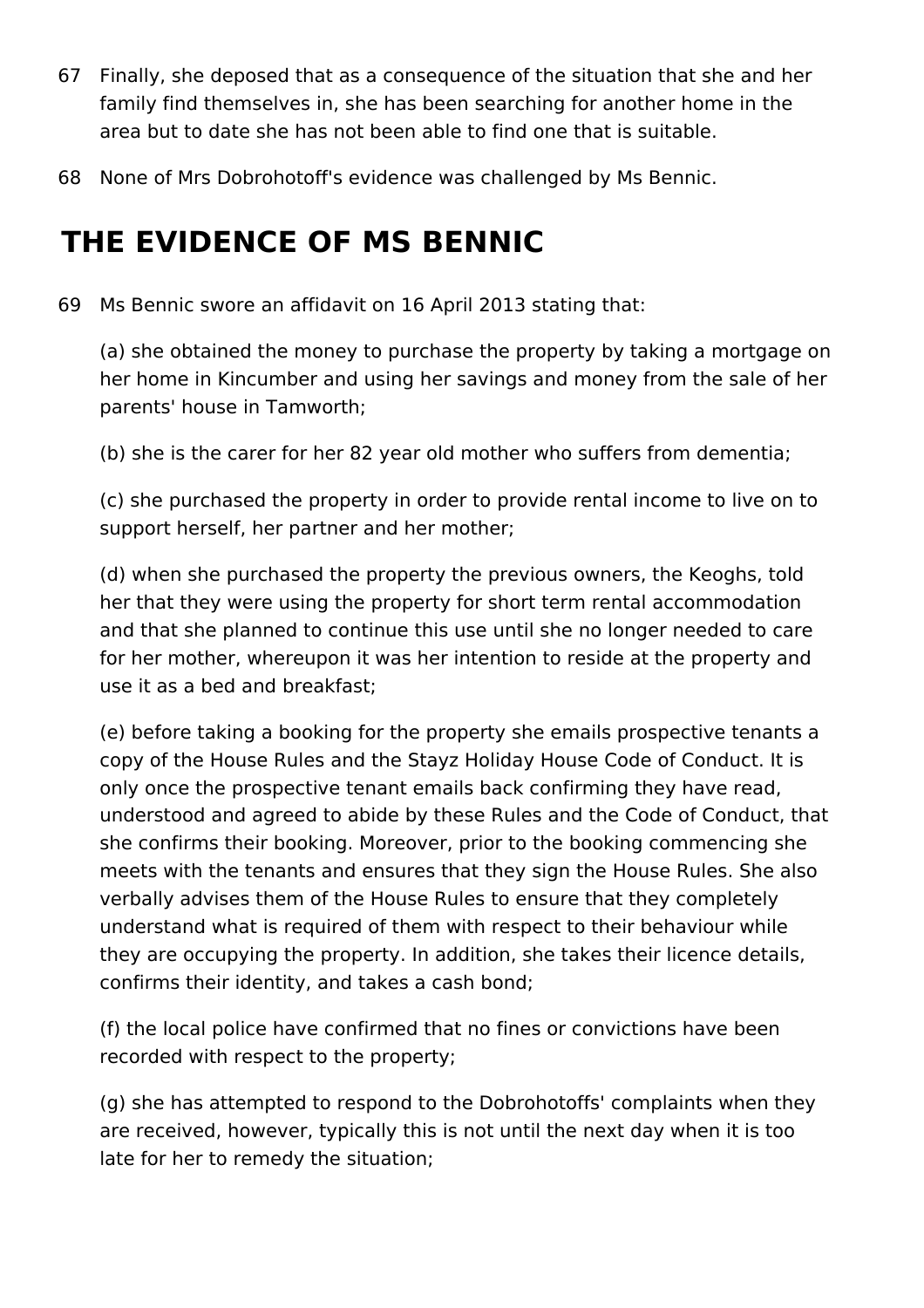(h) on 8 March 2013 she listed the property for sale. She decided to sell the property in mid February 2013 because it had ceased to be a viable investment; and

(i) if she is not able to continue renting the property as short term holiday accommodation prior to its sale, she will suffer hardship and have difficulty paying her living expenses and would default on her mortgage.

70 The latter evidence was somewhat inconsistent with a letter dated 22 April 2013 tendered by the Dobrohotoffs. The letter was not objected to by counsel for Ms Bennic. The letter was from Ms Bennic's solicitor to the solicitor of the Dobrohotoffs. The letter contained an offer of settlement, the first paragraph of which stated:

That the Respondent by her servants and agents do not use the dwelling-house at 24 Charles Kay Drive Terrigal NSW for the provision of temporary or short-term accommodation. For the purpose of this order "temporary or short-term accommodation" is defined as any period up to 3 months.

71 Ms Bennic was cross-examined. The cross-examination was to the effect that:

(a) contrary to assertions that she had made in various print media that she was "shocked" by the litigation, she had in fact been put on notice since October 2012 of the potential unlawful use of the property and of the Dobrohotoffs' intention to commence proceedings in this Court if the use did not cease;

(b) that at the time the property was purchased by her she had potentially been put on notice that the Planning Certificate issued in accordance with s 149 of the EPAA and attached to the contract of sale, listed the possible lawful uses of the property. On its face, the Certificate did not indicate that the use of the property in the manner contemplated by Ms Bennic was permissible with or without consent. It was for this reason that in a letter dated 28 March 2011 from Premier Conveyancing sent to Ms Bennic concerning the purchase of the property, she was advised to:

> Please carefully read the zoning certificate (Section 149 Certificate) attached to the contract, and the other information with it. It is only possible to use the property for the purposes shown in this Certificate. All other uses will be prohibited. No matter what you want to do with the property it is almost certain council approval will be needed.

(c) Ms Bennic readily conceded that she did not read the terms of the contract for sale in detail. She stated that she did not comprehend the significance of the warning given to her by Premier Conveyancing. Rather, she relied on the fact that the conveyancer knew the use to which the property was to be put, as did the real estate agent who sold her the property, and likewise the vendors (the Keoghs). Because she did not contemplate that the use could be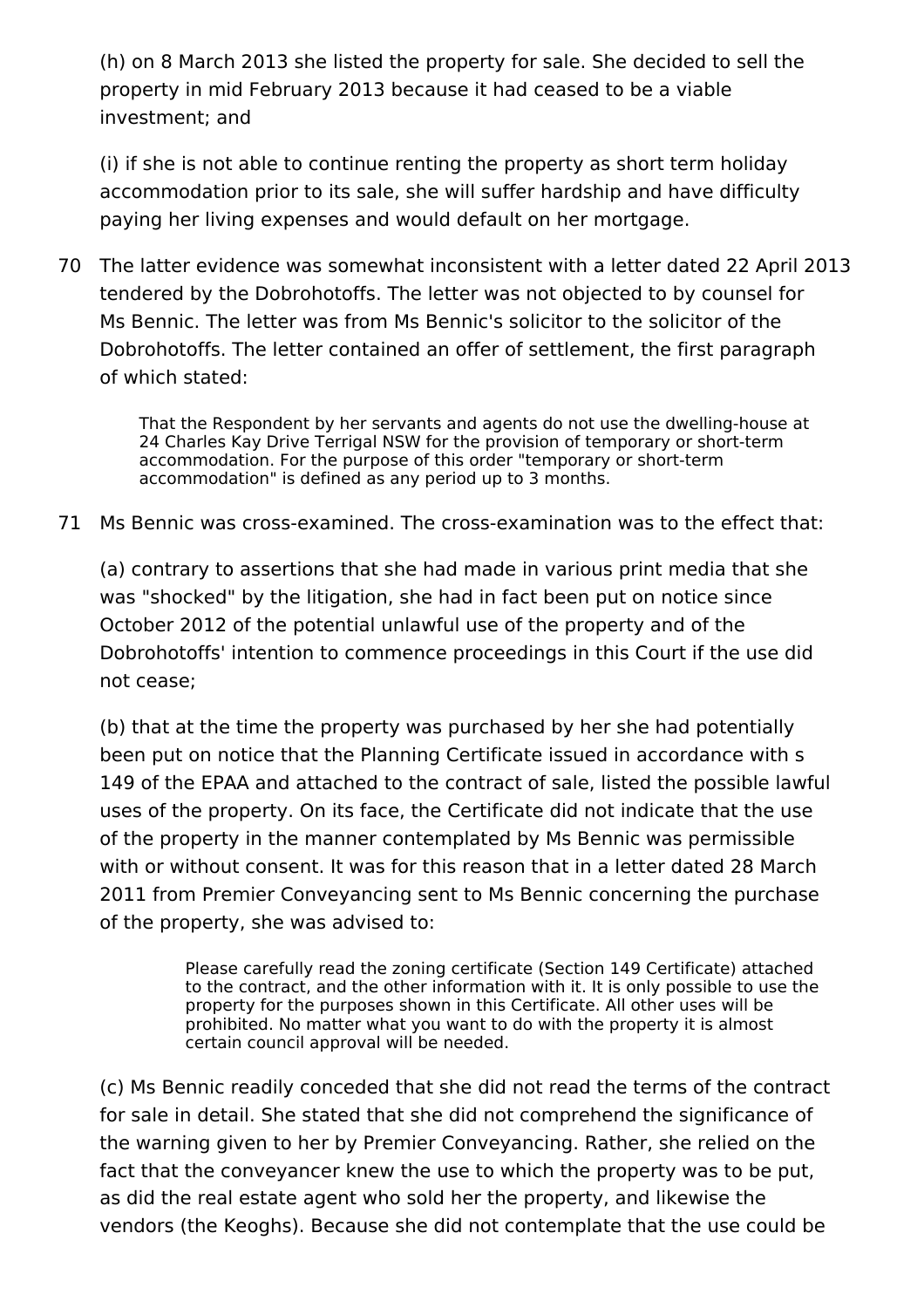prohibited given the number of short term holiday rental accommodation venues available in Terrigal, she did not seek legal advice. In short, "I was trusting the people I was paying to do this work for me to advise me knowing you know, telling them what I was going to do - you know, that it was running as a holiday house and that I was going to be continuing to run it as a holiday house" (T45.11-45.14);

(d) at no time has the council ever told her that the use of the property as short term holiday rental accommodation is unlawful; and

(e) she readily agreed that she could not guarantee compliance with the House Rules or the Code of Conduct. As Ms Bennic stated, "I have no control over any other person do I really, in realism [sic], I can only control my own conduct I can't control other - other people's conduct." (T57.41-57.43)

### **Declaration**

- 72 Ms Bennic opposed the making of the declaration on the basis that, first, she was not aware that her actions were unlawful. Second, because of the large number of persons within Terrigal who also engage in this conduct, to make the declaration would be unjust . Third, because the property was on the market to be sold as "a family home", and not as short term holiday accommodation, there was no utility in making the declaration for a limited period of time. And fourth, because of the delay by the Dobrohotoffs in commencing proceedings against her.
- 73 In my opinion, it is appropriate for the Court to grant the declaration sought by the Dobrohotoffs in light of the fact that the current use of the property constitutes development that is prohibited within the Zone in breach of s 76B of the EPAA (cf Great Lakes Council v Lani [2007] NSWLEC 681; (2007) 158 LGERA 1 where no declaration was made).
- 74 As to the first reason, although, as I have expressed above, I have great sympathy for the position that Ms Bennic now finds herself in, this is not sufficient. First, at all times Ms Bennic has, as is her right, denied any breach of the GPSO and thus of the EPAA (Director-General, Department of Environment, Climate Change and Water <sup>v</sup> Venn [2011] NSWLEC 118 at [279]). Second, the breach is not merely technical (Simpson v Wakool Shire Council [2012] NSWLEC 163; (2012) 190 LGERA 143 at [84]). Third, the breach is continuing (Marrickville Council v Tanwar Enterprises Pty Ltd [2009] NSWLEC 127 at [37] and *Venn* at [280]). Fourth, there is a demonstrable purpose in making the declaration insofar as it serves to declare the law and advances the regulatory objects of the GPSO and the EPAA. Furthermore, the making of the declaration will assist in serving the public interest by ensuring compliance with the GPSO and the EPAA (Council of the City of Sydney v Mae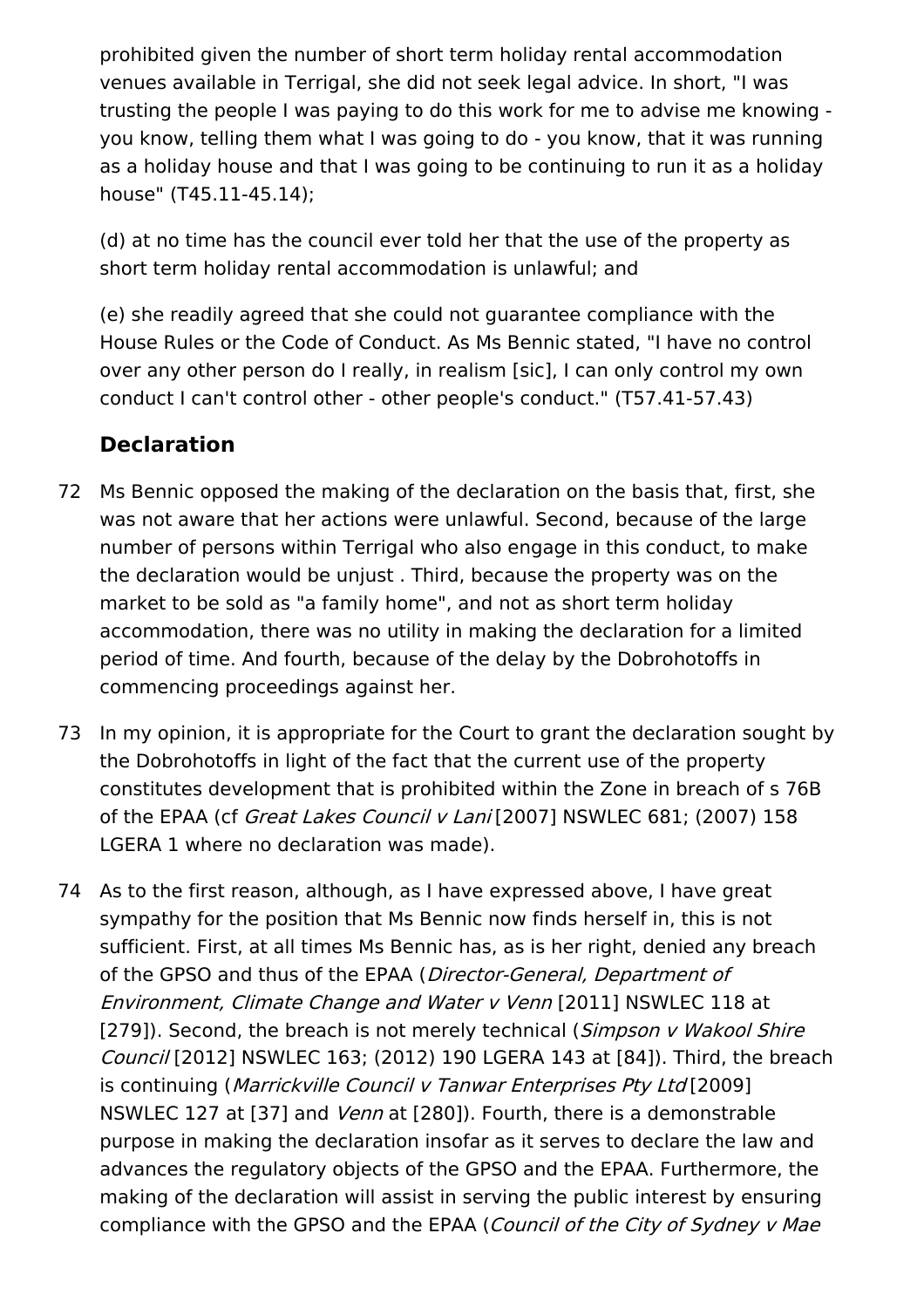[2009] NSWLEC 84 at [29]).

75 As I stated in Hill Top Residents Action Group Inc <sup>v</sup> Minister Administering the Sporting Venues Authorities Act 2008 (No 4) [2011] NSWLEC 6 (at [20], quoted with approval in *Venn* at [281]):

> ...the making of the declarations marks the disapproval of the Court of conduct that Parliament has proscribed. It also serves to discourage others from acting in a similar way and may, therefore, be seen to have a deterrent and educative element. The granting of the declaration may accordingly be seen as advancing the regulatory objects of the EPAA (s 5 of the EPAA and Humane Society v Kyodo Senpaku [2006] FCAFC 116; (2006) 154 FCR 425 at [22]-[27]).

A similar sentiment was expressed in Winn v Director-General of National Parks and Wildlife [2001] NSWCA 17; (2001) 130 LGERA 508 (at [308], also quoted in Venn at [282]).

- 76 These comments are equally apposite here.
- 77 As to the second reason, although perhaps a matter of inference given Terrigal's reputation as a premier holiday destination, there was no direct evidence of the widespread nature of the unlawful conduct (the provision of short term rental holiday accommodation contrary to the GPSO) said to be engaged in by others. In any event, even assuming the submission to be factually correct, this is, in my view, all the more reason to make the declaration.
- 78 As to the third reason, while the property is being marketed for sale in a manner that suggests that its present unlawful use may cease ("large family home"), this cannot be guaranteed by Ms Bennic.
- 79 As to the fourth reason, this was premised on the contention that because the unlawful use had been ongoing since 2001 when the Dobrohotoffs first purchased their property, they were at fault by waiting until Ms Bennic had bought her property prior to commencing this action.
- 80 This submission must be rejected in the strongest terms. Any delay in the commencement of the proceedings can only be relevant as between the parties. Put another way, any delay in commencing the present proceedings can only be measured as at the commencement of the ownership by Ms Bennic. In this regard, I find that at all times the Dobrohotoffs have acted in a timely and reasonable manner. Ms Bennic purchased the property on 31 March 2011. The Dobrohotoffs initially attempted to informally resolve the ongoing problems with the use of the property with Ms Bennic. It was only when these attempts failed that litigation was contemplated by them. And it was only after fair warning was given to Ms Bennic commencing in October 2012 that legal proceedings would ensue if the use of the property for the purpose of short term holiday rental accommodation did not cease, that the summons was filed. In short, there was no delay by the Dobrohotoffs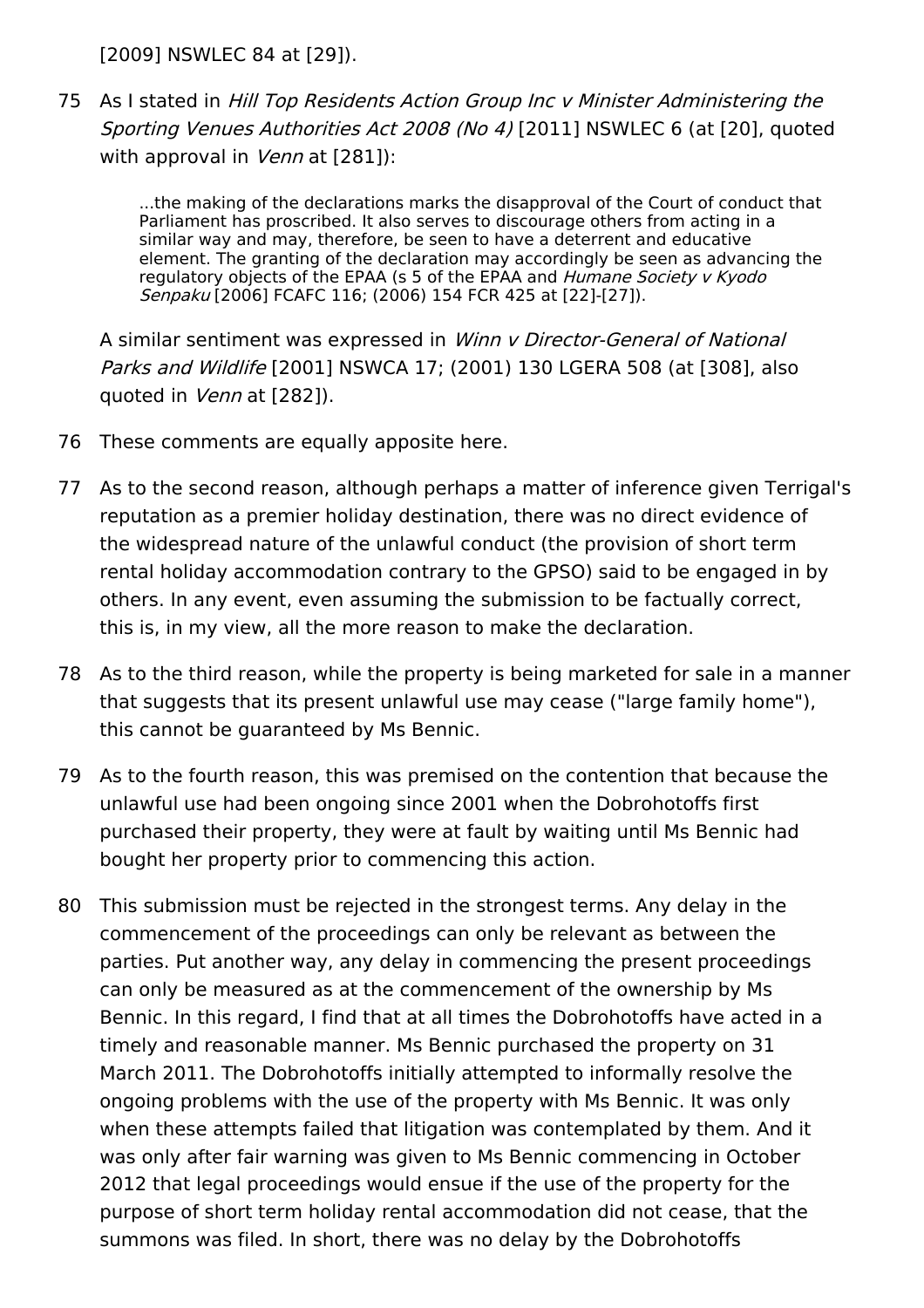whatsoever in commencing proceedings, in my opinion, let alone delay sufficient to disentitle them to the relief they seek, declaratory or injunctive.

## **Injunction**

- 81 The Dobrohotoffs also seek an injunction to restrain the continuing unlawful use of the property. The evidence of Ms Bennic discloses that she intends to continue the use until such time as the property is sold.
- 82 The principles governing the exercise of the Court's discretion to grant injunctive relief were analysed in the seminal decisions of Warringah Shire Council <sup>v</sup> Sedevcic (1987) 10 NSWLR 335 at 339-341 and ACR Trading Pty Ltd v Fat-Sel Pty Ltd (1987) 11 NSWLR 67 at 82. They are well settled (see Botany Bay City Council <sup>v</sup> Saab Corp Pty Ltd [2011] NSWCA 308; (2011) 183 LGERA 228 at [149]) and have been applied in this Court on many occasions. Applying these principles necessitates an examination of, amongst other things:
	- (a) the nature of the breach of the EPAA;
	- (b) whether the breach was more than merely technical in nature;
	- (c) the hardship and other matters personal to the Dobrohotoffs;
	- (d) the hardship and other matters personal to Ms Bennic; and
	- (e) the harm to the environment generally caused by the unlawful conduct.
- 83 Having regard to the evidence of both parties and applying the factors stated above, in my opinion, the injunction sought should be granted, but it should be initially stayed to mitigate any financial detriment flowing to Ms Bennic as a consequence of its imposition. I have reached this conclusion because:

(a) first, the breach by Ms Bennic offends and undermines the planning regime of the Gosford LGA and ultimately of the State. While brought in their private capacity, the enforcement of the relevant planning law by the Dobrohotoffs is nevertheless in the public interest;

(b) second, as found above, the breach is not trivial in nature;

(c) third, also as found above, the breach, if not restrained, will continue until such time as the property is sold;

(d) fourth, the harm caused to the environment is not limited to the undermining of the planning regime. The adverse impact on the amenity and wellbeing of the Dobrohotoffs has been, as the evidence overwhelmingly demonstrates, severe. Although Mrs Dobrohotoff's stress and anxiety caused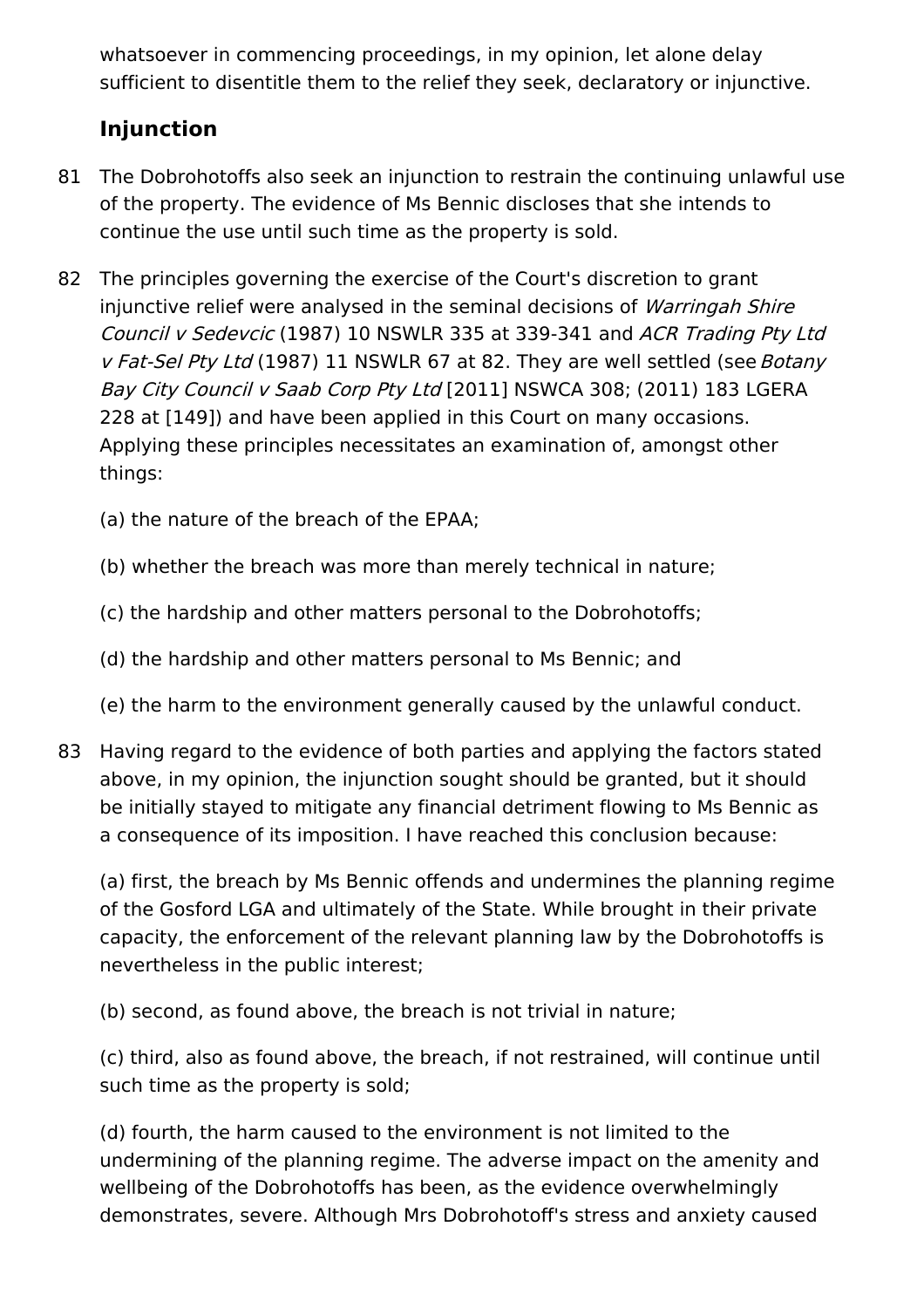by the unlawful use of the property commenced while the property was owned by the Keoghs, her condition has been exacerbated by the continued unlawful use of the property by Ms Bennic;

(e) fifth, because of the ongoing impact on the amenity and wellbeing of the Dobrohotoffs, the eventual sale of the property by Ms Bennic affords no remedy to them as she has suggested. There was no evidence that a sale was imminent, there was no evidence that the unlawful use would cease pending the sale, and, as noted above, the sale provides no guarantee that the unlawful use will cease once the new owner takes possession; and

(f) sixth, the relief is sought against a development that is not static and cannot be regularised by, for example, the granting of development consent because it is prohibited within the 2(a) Residential Zone (see item 3). I repeat that it was an agreed fact that the draft Gosford LEP is neither certain nor imminent.

- 84 I do not accept, however, as a matter going to the exercise of my discretion, that, as the Dobrohotoffs submitted, Ms Bennic is entirely the author of her own misfortune because she did not heed the notice purportedly given to her by her conveyancer upon the purchase of the property. True it is that once the potential unlawful use of the property was raised with her by the Dobrohotoffs' legal representatives in October 2012 she should have sought legal advice, but her failure to do so at the time she bought the property was not unreasonable given all of the circumstances.
- 85 Moreover, I accept that, as Ms Bennic deposed in her affidavit, and notwithstanding the term of the settlement offer quoted above, the granting of an injunction will cause her financial hardship. Although individual hardship ought not be permitted to erode the general operation of planning schemes (Sedevcic at 346 per Mahoney JA), given that, as I have found, Ms Bennic was not sufficiently put on notice when she purchased the property in 2011 that her intended use was unlawful, and given that at no point in time has the council ever communicated to her that she was acting contrary to the GPSO, I take the likely adverse financial effect of the restraint on her into account. It is for this reason that I propose to stay the commencement of the injunction for a period of approximately two months.

## **The Draft Gosford LEP**

86 An order is sought, in the event that the draft Gosford LEP comes into effect, to restrain Ms Bennic from using the property as short term holiday rental accommodation absent development consent.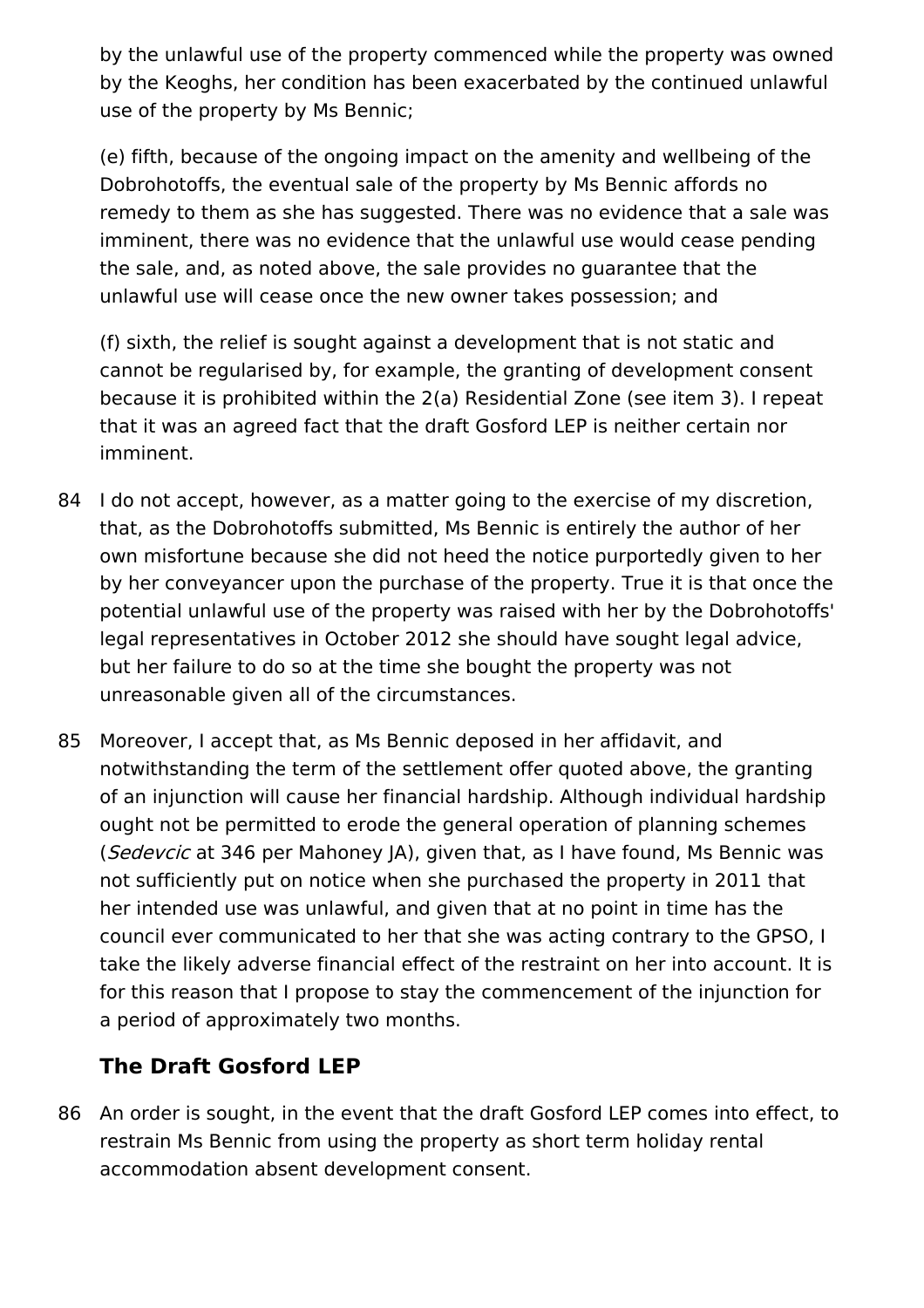87 Given that the draft LEP is, as was agreed, neither certain nor imminent, and because neither party addressed the Court as to the proper construction of any relevant provision (it is possible, for example, that Ms Bennic's property is exempt development. The sales marketing material describes the house as four, not six, bedrooms), I decline to grant this relief.

### **Notification Order**

88 The Dobrohotoffs also seek an order not only restraining Ms Bennic but, by way of amendment to the summons, an order notifying any prospective purchasers of the property of the orders granting declaratory and injunctive relief. The proposed order is in the following terms:

> An order that, in the event that the Property is listed for sale, the respondent must notify any parties interested in purchasing the Property of the orders made by the Court in relation to the Property, in writing.

- 89 This gives rise to a question as to the source, if any, of the Court's power to make such an order. The Dobrohotoffs rely, in this regard, on ss 123 and 124 of the EPAA, ss 16(1A), 20(2) and 22 of the Land and Environment Court Act 1979 ("the LEC Act"), and the Court's general powers of case management under the *Civil Procedure Act* 2005 ("the CPA") and the Uniform Civil Procedure Rules 2005 ("the UCPR").
- 90 The immediate difficulty with the order proposed is that there is no evidence that any prospective purchaser of the property has breached, is breaching, or will breach the GPSO and hence the EPAA. Moreover, it is not the case that Ms Bennic, in selling her property, is, has, or will be, committing a breach of the GPSO and the EPAA. In other words, the order does not seek to remedy or restrain a breach of the EPAA by either Ms Bennic or any interested buyer. In these circumstances I remain unconvinced that ss 123 and 124 of the EPAA are engaged.
- 91 Likewise, I am of the opinion that the Dobrohotoffs cannot avail themselves of ss 16(1A) and 20(2) of the LEC Act. Section 16(1A) permits the Court to hear and dispose of matters "ancillary" to its conferred statutory jurisdiction. The provision amplifies the range of subject matters that the Court can entertain, but this is not to be conflated with the conferral of additional power to make orders where none otherwise exists.
- 92 Section 20(2) of the LEC Act is in the following terms:

#### **20 Class 4-environmental planning and protection and development contract civil enforcement**

(2) The Court has the same civil jurisdiction as the Supreme Court would, but for section 71, have to hear and dispose of the following proceedings:

(a) to enforce any right, obligation or duty conferred or imposed by a planning or environmental law or a development contract,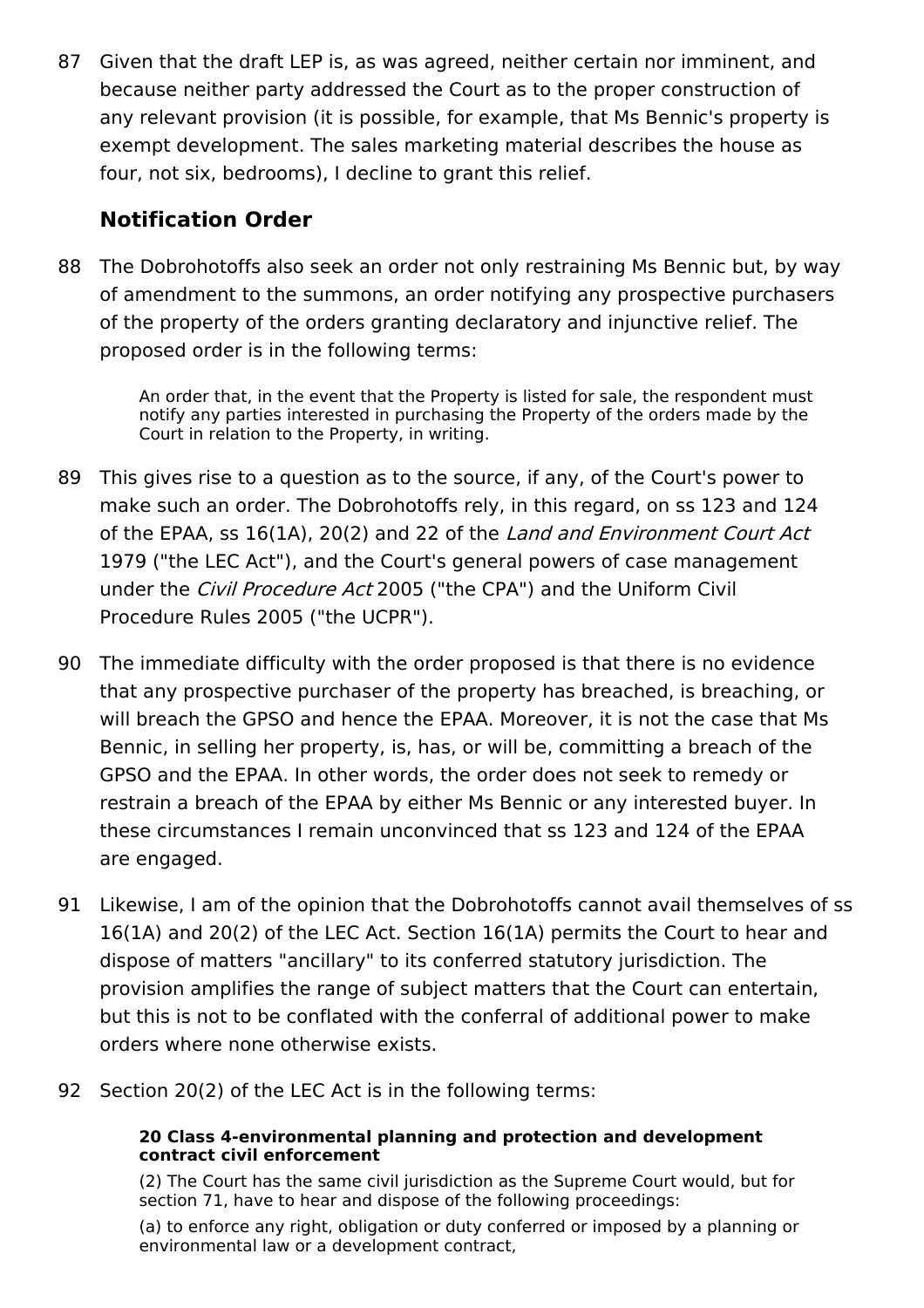(b) to review, or command, the exercise of a function conferred or imposed by a planning or environmental law or a development contract,

(c) to make declarations of right in relation to any such right, obligation or duty or the exercise of any such function,

(d) whether or not as provided by section 68 of the Supreme Court Act 1970-to award damages for a breach of a development contract.

- 93 But there is nothing in the powers of the Supreme Court that I was referred to that would permit such an order being made under either s 20(2)(a), (b), (c) or (d) of the LEC Act.
- 94 Section 22 of the LEC Act provides:

#### **22 Determination of matter completely and finally**

The Court shall, in every matter before the Court, grant either absolutely or on such terms and conditions as the Court thinks just, all remedies to which any of the parties appears to be entitled in respect of a legal or equitable claim properly brought forward by that party in the matter, so that, as far as possible, all matters in controversy between the parties may be completely and finally determined and all multiplicity of proceedings concerning any of those matters may be avoided.

- 95 While arguably s 22 confers on the Court the necessary power to make the notification order sought, I am of the opinion that, absent any evidence of a breach of the GPSO and the EPAA by any prospective purchaser of the property, or by Ms Bennic in selling the property, it would not be appropriate to make such an order pursuant to this provision. First, it is not clear to me that this is a remedy to which either of the Dobrohotoffs "appears to be entitled", and second, the order is not necessary as "between the parties" to completely and finally resolve all matters in controversy between them. Once the declaration is made and the injunctive relief granted, the controversy between the Dobrohotoffs and Ms Bennic will be quelled.
- 96 As for the Court's case management powers under the UCPR and the CPA, I do not think they are apposite. For example, an order compelling a non-party to litigation to produce documents pursuant to a subpoena is tangibly different from a notification order of the type sought here insofar as, unlike the present situation where the class of persons to whom the order is ultimately directed is at large, the non-party is identifiable at the time the order is made.
- 97 In addition, in the terms sought, the order is uncertain. It is not clear to me who constitutes "any parties interested in purchasing the property". Does this include anyone who makes a telephone enquiry? Or who attends an inspection? Or is it limited to persons who have taken out a contract for sale? Court orders are required to be formulated in precise terms (*Foster v* Sutherland Shire Council [2001] NSWLEC 89; (2001) 115 LGERA 130 at [8]).
- 98 Finally, even if all of the above reasoning is wrong, I would not, as an exercise of my discretion, make the notification order sought, first, on the basis that it is not necessary. Given the extensive media (both print and television) coverage